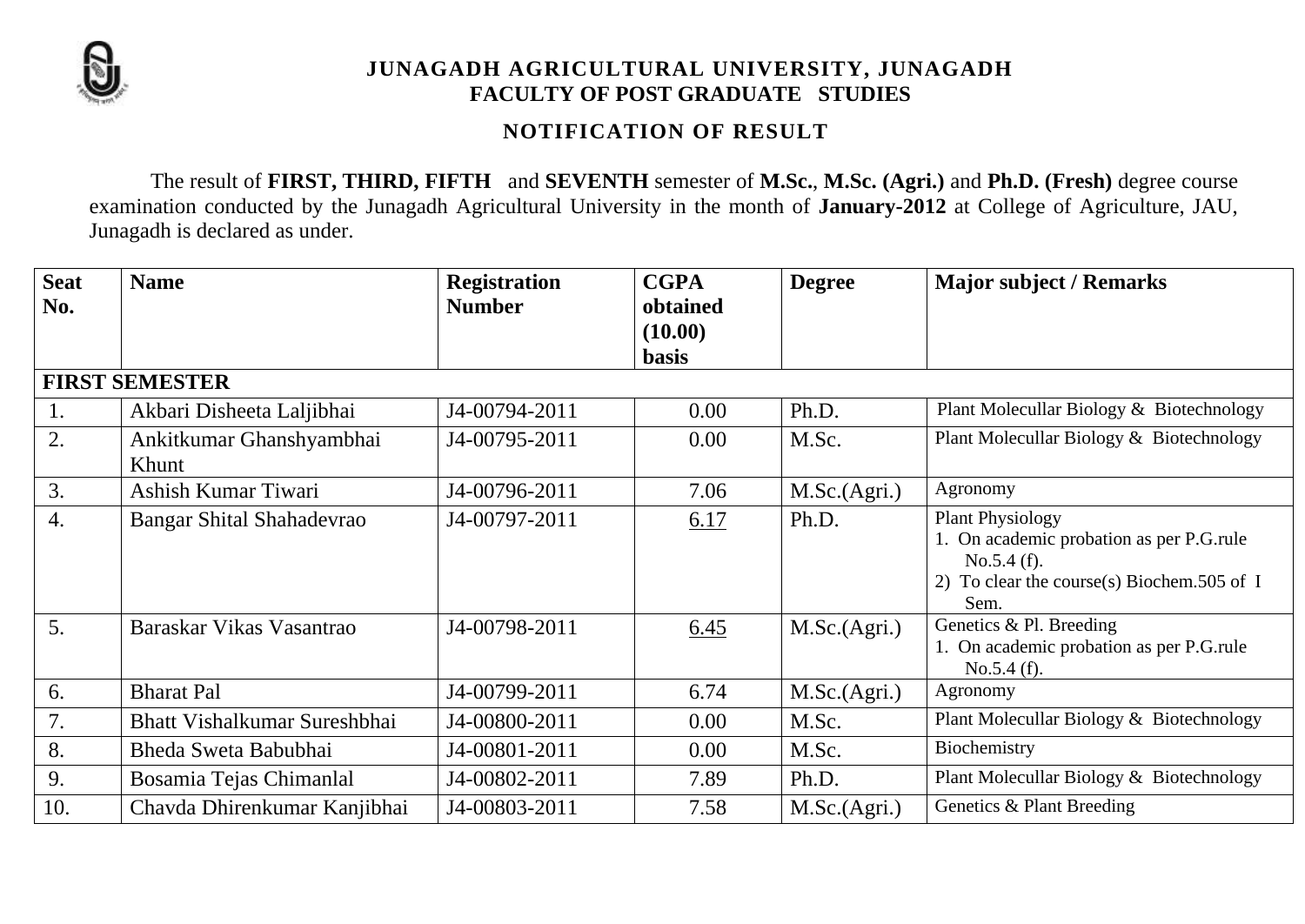|     |                                       |               |      |              | $\overline{2}$                                                                                                                           |
|-----|---------------------------------------|---------------|------|--------------|------------------------------------------------------------------------------------------------------------------------------------------|
| 11. | Darvhankar Mayur Shankarrao           | J4-00804-2011 | 7.76 | M.Sc.(Agri.) | Genetics & Plant Breeding                                                                                                                |
| 12. | Der Hiren Naranbhai                   | J4-00805-2011 | 6.24 | M.Sc.(Agri.) | Agronomy<br>1. On academic probation as per P.G.rule<br>No.5.4(f).                                                                       |
| 13. | Desai Hiralben Vinubhai               | J4-00806-2011 | 0.00 | M.Sc.        | Plant Molecullar Biology & Biotechnology                                                                                                 |
| 14. | Dharmesh Balvantbhai Bavadiya         | J4-00807-2011 | 0.00 | M.Sc.        | Plant Molecullar Biology & Biotechnology                                                                                                 |
| 15. | Gajera Kinjal Dhirajlal               | J4-00808-2011 | 7.97 | M.Sc.(Agri.) | Agronomy                                                                                                                                 |
| 16. | Gami Tejaskumar Kantilal              | J4-00809-2011 | 6.97 | M.Sc.(Agri.) | <b>Agricultural Economics</b>                                                                                                            |
| 17. | Ghauva Yogesh Parsotambhai            | J4-00810-2011 | 7.42 | M.Sc.(Agri.) | Entomology                                                                                                                               |
| 18. | Ghelani Miteshkumar Kishorbhai        | J4-00811-2011 | 8.81 | M.Sc.(Agri.) | Entomology                                                                                                                               |
| 19. | Gohel Krishna Mahendrabhai            | J4-00812-2011 | 0.00 | M.Sc.        | Plant Molecullar Biology & Biotechnology                                                                                                 |
| 20. | Gohil Bhagirathsinh Sahdevsinh        | J4-00813-2011 | 8.96 | M.Sc.(Agri.) | Agronomy                                                                                                                                 |
| 21. | Gohil Udaykumar Bhupatbhai            | J4-00814-2011 | 0.00 | M.Sc.        | Plant Molecullar Biology & Biotechnology                                                                                                 |
| 22. | Gopal Gandhi                          | J4-00815-2011 | 6.25 | M.Sc.(Agri.) | Soil Science<br>1) On academic probation as per P.G.rule<br>No.5.4(f).<br>2) To clear the course(s) Ag.Stat.535 of I<br>Sem.             |
| 23. | Hadia Bharatbhai Bholabhai            | J4-00816-2011 | 6.09 | M.Sc.(Agri.) | <b>Agricultural Extension</b><br>1) On academic probation as per P.G.rule<br>No.5.4(f).<br>2) To clear the course(s) Agron.512 of I Sem. |
| 24. | Hanuman Prasad Verma                  | J4-00817-2011 | 6.42 | M.Sc.(Agri.) | Agronomy<br>1) On academic probation as per P.G.rule No.<br>$5.4(f)$ .<br>2) To clear the course(s) Ag.Stat.535 of I<br>Sem.             |
| 25. | Jadeja Kshatrapalsinh<br>Rajendrasinh | J4-00818-2011 | 6.27 | M.Sc.(Agri.) | Entomology<br>1) On academic probation as per P.G.rule<br>No.5.4(f).                                                                     |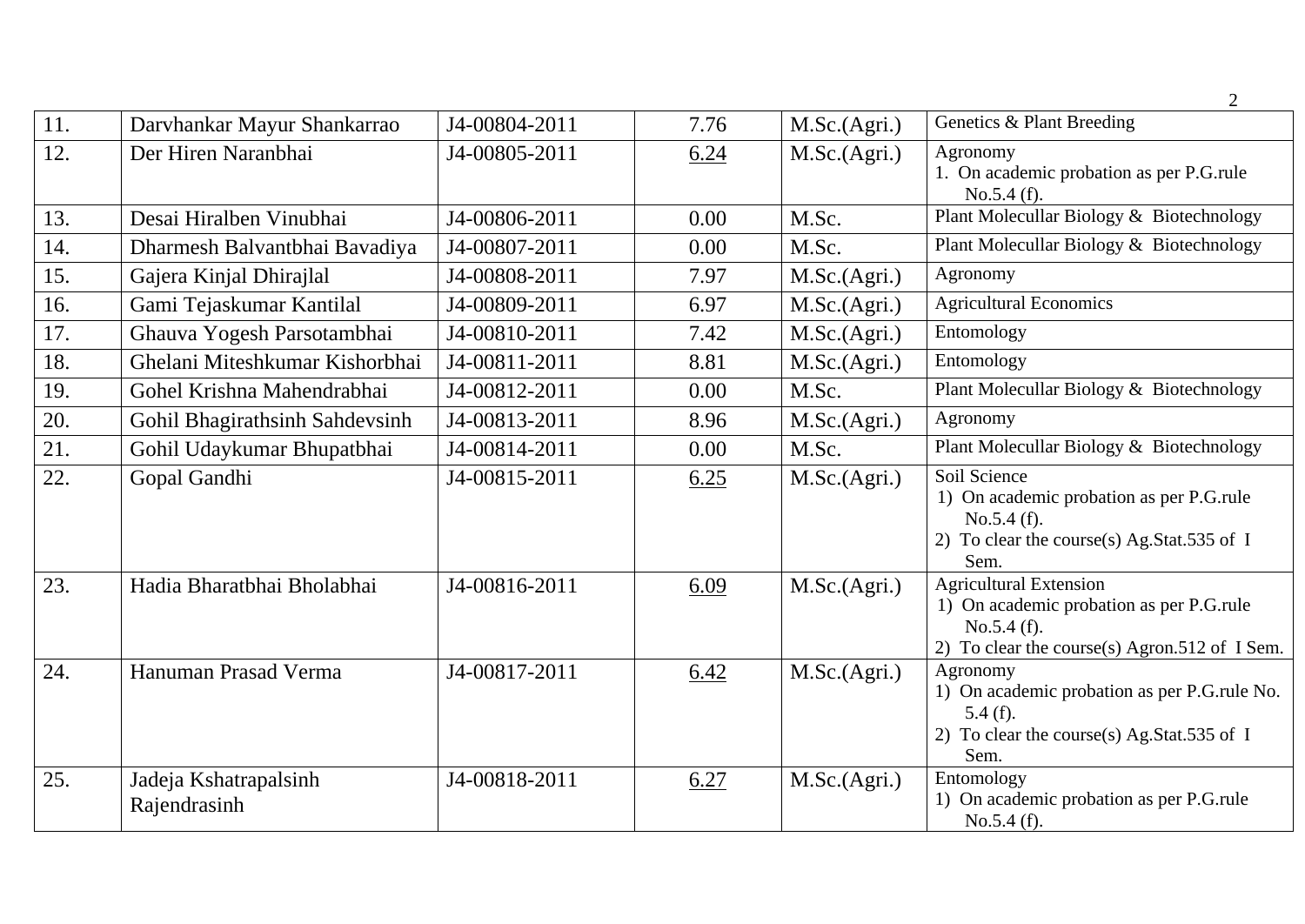|     |                                        |               |      |              | 3                                                                                                                                  |
|-----|----------------------------------------|---------------|------|--------------|------------------------------------------------------------------------------------------------------------------------------------|
|     |                                        |               |      |              | 2) To clear the course(s) Biochem.505 of I<br>Sem.                                                                                 |
| 26. | Jadeja Ridhdhi Manoharsinh             | J4-00819-2011 | 7.26 | M.Sc.(Agri.) | Biochemistry                                                                                                                       |
| 27. | Jadhav Manish Ravindra                 | J4-00820-2011 | 7.17 | M.Sc.(Agri.) | Entomology                                                                                                                         |
| 28. | Jivani Jayprakash Valamajibhai         | J4-00821-2011 | 7.13 | Ph.D.        | Genetics & Plant Breeding                                                                                                          |
| 29. | Kalasariya Ravikumar Lakhabhai         | J4-00822-2011 | 6.96 | Ph.D.        | Entomology                                                                                                                         |
| 30. | Kalasariya Pravin Jeram                | J4-00823-2011 | 6.91 | M.Sc.(Agri.) | Entomology                                                                                                                         |
| 31. | Kamlesh Kumar Chandel                  | J4-00824-2011 | 5.86 | M.Sc.(Agri.) | Genetics & Plant Breeding<br>1) On academic probation as per P.G.rule<br>No.5.4(f).<br>2) To clear the course(s) GPB.501 of I Sem. |
| 32. | Kanara Hiren Gopalbhai                 | J4-00825-2011 | 7.43 | M.Sc.(Agri.) | Entomology                                                                                                                         |
| 33. | Khunt Devanshiben Karshanbhai          | J4-00826-2011 | 0.00 | M.Sc.        | Plant Molecullar Biology & Biotechnology                                                                                           |
| 34. | Koyani Chirag Rameshbhai               | J4-00827-2011 | 7.63 | M.Sc.(Agri.) | Agronomy                                                                                                                           |
| 35. | Kubayat Ashishkumar Kishorbhai         | J4-00828-2011 | 6.79 | M.Sc.(Agri.) | Entomology                                                                                                                         |
| 36. | Mamta Meena                            | J4-00829-2011 | 7.26 | Ph.D.        | Agronomy                                                                                                                           |
| 37. | Marviya Prashantkumar<br>Bhagvanjibhai | J4-00830-2011 | 7.71 | M.Sc.(Agri.) | <b>Agricultural Statistics</b>                                                                                                     |
| 38. | Nandha Abhijeeta Kiritbhai             | J4-00831-2011 | 0.00 | M.Sc.        | Plant Molecullar Biology & Biotechnology                                                                                           |
| 39. | Parakhia Dhavalkumar<br>Viththalbhai   | J4-00832-2011 | 0.00 | M.Sc.        | Soil Science                                                                                                                       |
| 40. | Parkhiya Srushti Maganlal              | J4-00833-2011 | 0.00 | M.Sc.        | Plant Molecullar Biology & Biotechnology                                                                                           |
| 41. | Parmar Hiteshkumar Arsi                | J4-00834-2011 | 6.53 | M.Sc.(Agri.) | <b>Plant Pathology</b><br>1) To clear the course(s) Ag.Stat. 533 of I<br>Sem.                                                      |
| 42. | Parmar Ravi Maganbhai                  | J4-00835-2011 | 8.35 | M.Sc.(Agri.) | Genetics & Plant Breeding                                                                                                          |
| 43. | Patel Hirenkumar Pravinbhai            | J4-00836-2011 | 7.34 | Ph.D.        | Soil Science                                                                                                                       |
| 44. | Patel Sunilkumar Narayanbhai           | J4-00837-2011 | 7.58 | M.Sc.(Agri.) | Entomology                                                                                                                         |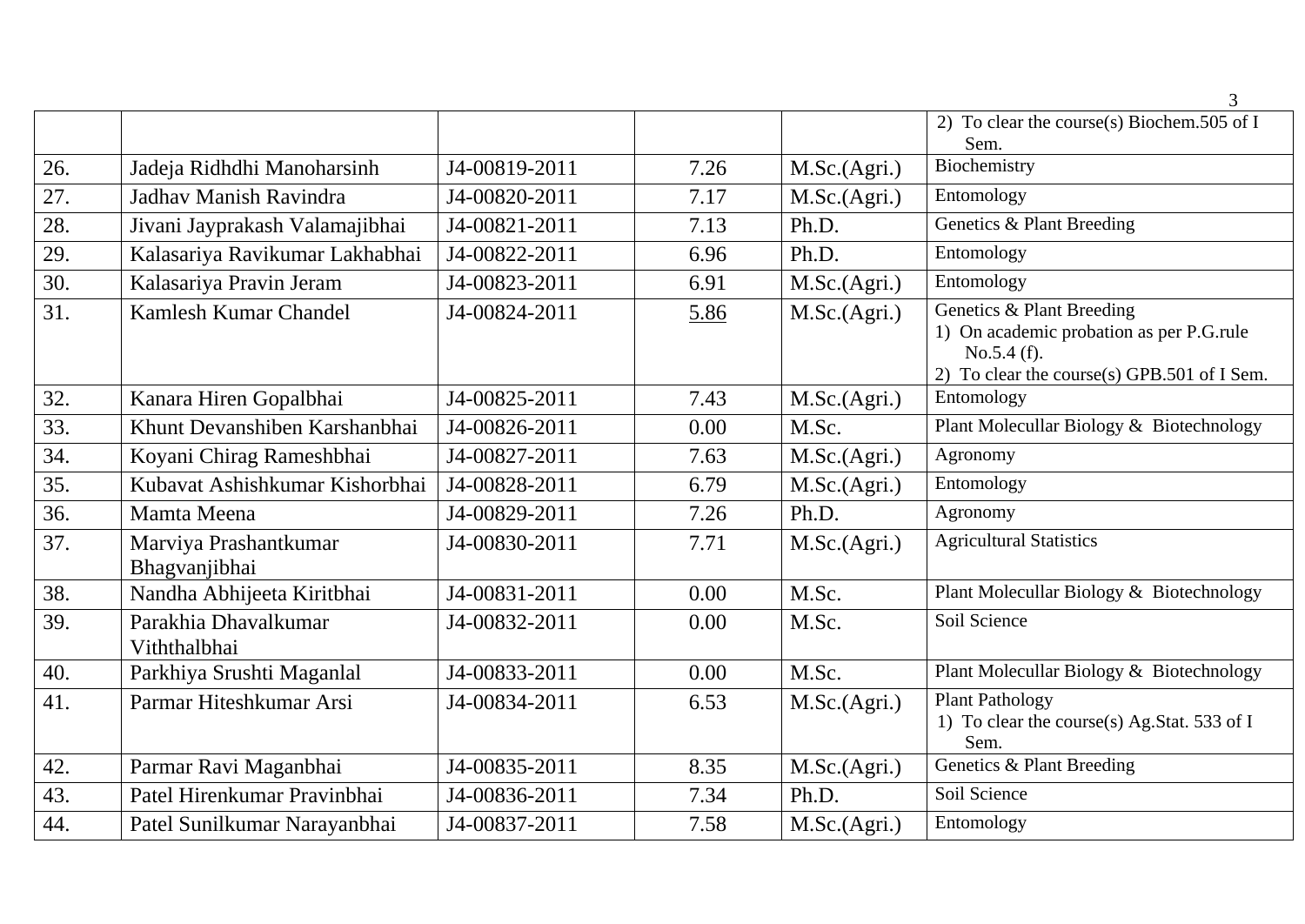|     |                                    |               |      |              | $\overline{4}$                                                                                                                                              |
|-----|------------------------------------|---------------|------|--------------|-------------------------------------------------------------------------------------------------------------------------------------------------------------|
| 45. | Patil Aniket Ramgonda              | J4-00838-2011 | 5.81 | M.Sc.(Agri.) | <b>Plant Pathology</b><br>1) On academic probation as per P.G. rule<br>No.5.4(f).<br>2) To clear the course(s) ENT.507, ENT.513<br>& Ag.Stat. 533 of I Sem. |
| 46. | Patoliya Jaydip Ukabhai            | J4-00839-2011 | 6.83 | M.Sc.(Agri.) | <b>Agricultural Extension</b>                                                                                                                               |
| 47. | Poshiya Apekshaben<br>Giradharbhai | J4-00840-2011 | 0.00 | M.Sc.        | Plant Molecullar Biology & Biotechnology                                                                                                                    |
| 48. | Prajapati Pinakin Jayantilal       | J4-00841-2011 | 7.31 | M.Sc.(Agri.) | Agronomy                                                                                                                                                    |
| 49. | Ramani Vivekkumar<br>Navinchandra  | J4-00842-2011 | 7.56 | M.Sc.(Agri.) | <b>Plant Pathology</b>                                                                                                                                      |
| 50. | Ramoliya Amit Ganeshbhai           | J4-00843-2011 | 7.24 | M.Sc.(Agri.) | Entomology                                                                                                                                                  |
| 51. | Rathod Poojaben Vinubhai           | J4-00844-2011 | 6.61 | M.Sc.(Agri.) | Agronomy<br>1) To clear the course(s) Ag.Stat. 535 of I<br>Sem.                                                                                             |
| 52. | Rathod Virajben Bharatbhai         | J4-00845-2011 | 7.71 | M.Sc.(Agri.) | Genetics & Plant Breeding                                                                                                                                   |
| 53. | Ravi Prakash                       | J4-00846-2011 | 8.37 | M.Sc.(Agri.) | Genetics & Plant Breeding                                                                                                                                   |
| 54. | Rode Nilesh Sharadrao              | J4-00847-2011 | 7.31 | Ph.D.        | Entomology                                                                                                                                                  |
| 55. | S Sree Ganesh                      | J4-00848-2011 | 0.00 | M.Sc.        | <b>Plant Physiology</b>                                                                                                                                     |
| 56. | Sakhiya Satyam Vashrambhai         | J4-00849-2011 | 7.96 | M.Sc.(Agri.) | Genetics & Plant Breeding                                                                                                                                   |
| 57. | Sandpa Minarkumar Bavalal          | J4-00850-2011 | 6.55 | M.Sc.(Agri.) | Entomology<br>1) To clear the course(s) ENT. 504 of I Sem.                                                                                                  |
| 58. | Sanghani Atul Odhavjibhai          | J4-00851-2011 | 7.85 | Ph.D.        | Plant Molecullar Biology & Biotechnology                                                                                                                    |
| 59. | Sapre Sarang Sudhir                | J4-00852-2011 | 7.64 | Ph.D.        | Biochemistry                                                                                                                                                |
| 60. | Satyakumari Sharma                 | J4-00853-2011 | 7.72 | Ph.D.        | Agronomy                                                                                                                                                    |
| 61. | Savaliya Dineshkumar<br>Maganbhai  | J4-00854-2011 | 6.78 | M.Sc.(Agri.) | Entomology                                                                                                                                                  |
| 62. | Shaikh Ramij Rahimuddin            | J4-00855-2011 | 6.34 | M.Sc.(Agri.) | Entomology<br>1) On academic probation as per P.G.rule                                                                                                      |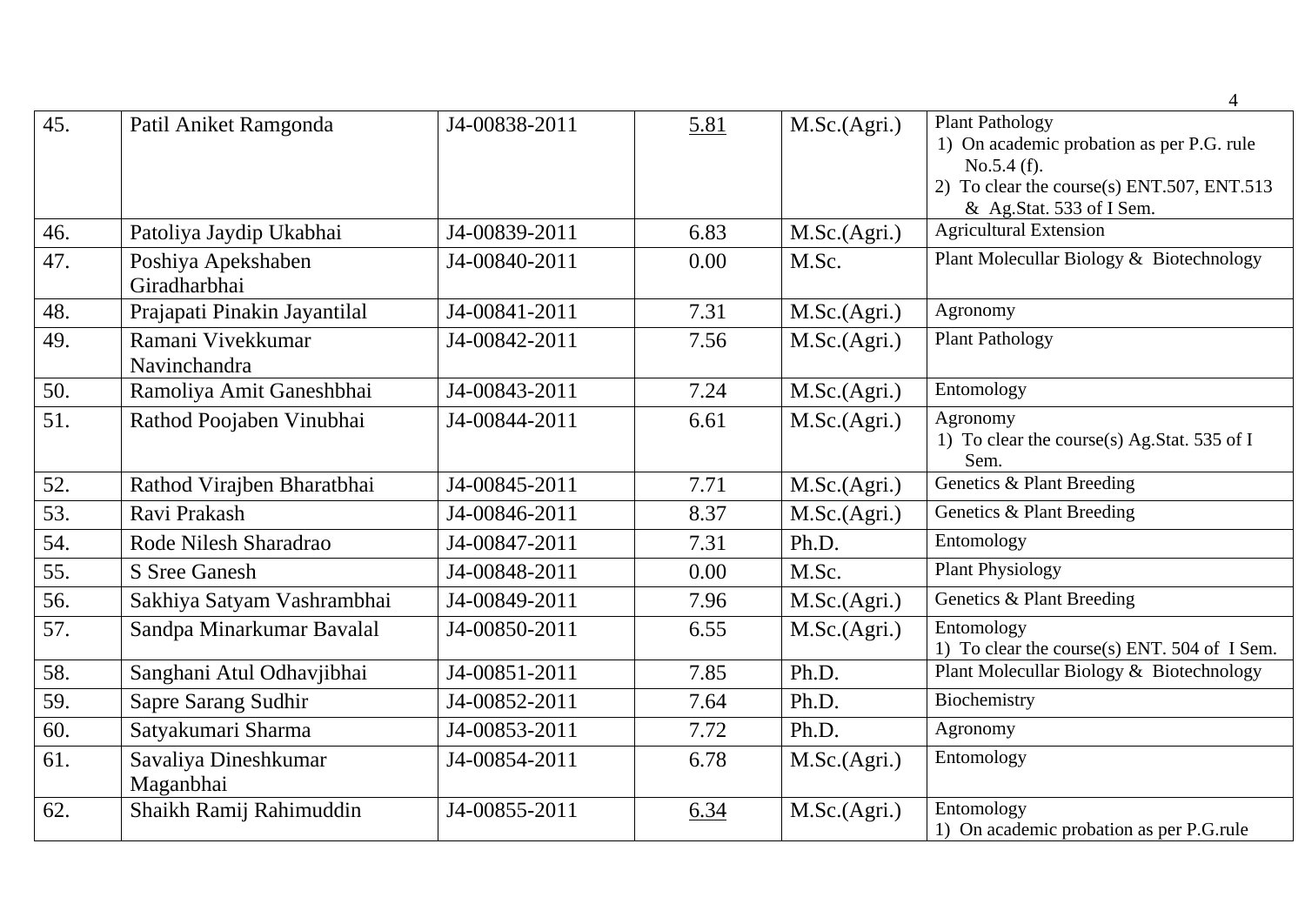|     |                                     |               |      |              | 5                                                                                                                                              |
|-----|-------------------------------------|---------------|------|--------------|------------------------------------------------------------------------------------------------------------------------------------------------|
|     |                                     |               |      |              | No.5.4(f).<br>2) To clear the course(s) Biochem. 505 of I<br>Sem.                                                                              |
| 63. | <b>Shyopat Ram</b>                  | J4-00856-2011 | 6.52 | M.Sc.(Agri.) | Agronomy                                                                                                                                       |
| 64. | Sisodiya Ravat Rambhai              | J4-00857-2011 | 6.59 | M.Sc.(Agri.) | Soil Science<br>1) To clear the course(s) Ag.Stat. 535 of I<br>Sem.                                                                            |
| 65. | Solanki Harpal Vajubhai             | J4-00858-2011 | 7.63 | M.Sc.(Agri.) | Genetics & Plant Breeding                                                                                                                      |
| 66. | Solanki Rahul Pravinchandra         | J4-00859-2011 | 5.80 | M.Sc.(Agri.) | Agronomy<br>1) On academic probation as per P.G.rule<br>No.5.4(f).<br>2) To clear the course(s) Soil S.502 $\&$<br>Ag.Stat. 535 of I Sem.      |
| 67. | Sudipa Thakur                       | J4-00860-2011 | 6.86 | M.Sc.(Agri.) | Plant Molecullar Biology & Biotechnology<br>1) To clear the course(s) Ag.Stat. 535 of I<br>Sem.                                                |
| 68. | Sunaina Kumari Rosy                 | J4-00861-2011 | 6.12 | Ph.D.        | Genetics & Plant Breeding<br>1) On academic probation as per P.G.rule<br>No.5.4(f).<br>2) To clear the course(s) MBB. 502 of I Sem.            |
| 69. | Sunil Kumar Pipliwal                | J4-00862-2011 | 7.31 | M.Sc.(Agri.) | <b>Plant Pathology</b>                                                                                                                         |
| 70. | Talaviya Jayadipkumar<br>Raghavbhai | J4-00863-2011 | 7.94 | Ph.D.        | <b>Plant Pathology</b>                                                                                                                         |
| 71. | Talekar Nilesh Suryakant            | J4-00864-2011 | 6.15 | M.Sc.(Agri.) | Genetics & Plant Breeding<br>1) On academicProbation as per P.G.rule<br>No.5.4(f).<br>2) To clear the course(s) GPB.501 & PP. 501<br>of I Sem. |
| 72. | Tania Das                           | J4-00865-2011 | 7.89 | Ph.D.        | Biochemistry                                                                                                                                   |
| 73. | Timbadiya Ankit Dhirubhai           | J4-00866-2011 | 7.60 | M.Sc.(Agri.) | <b>Plant Pathology</b>                                                                                                                         |
| 74. | Timbadiya Priyanka Nileshbhai       | J4-00867-2011 | 0.00 | M.Sc.        | Biochemistry                                                                                                                                   |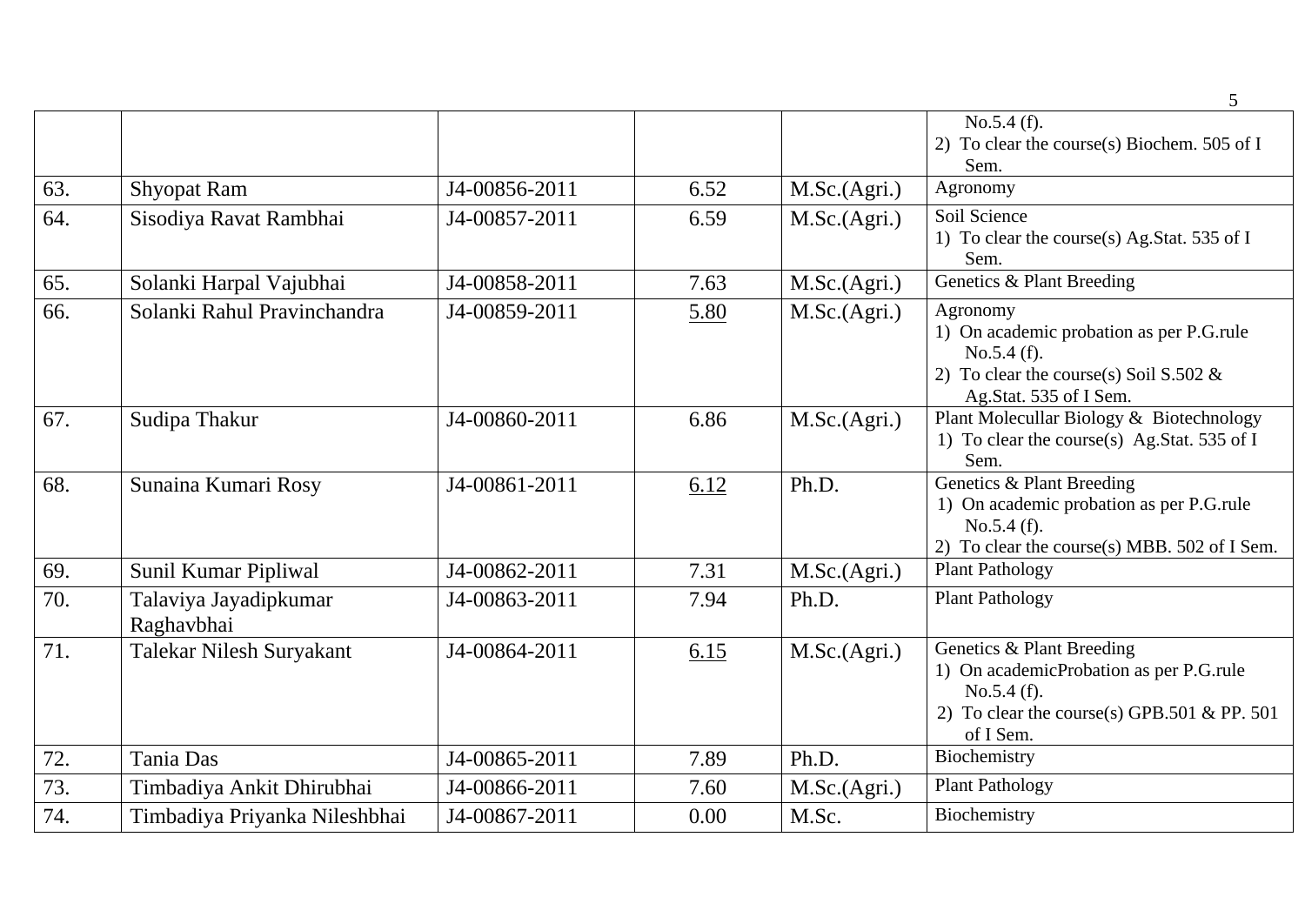| 75. | Vadukul Komal Govindbhai             | J4-00868-2011 | 0.00 | M.Sc.        | Plant Molecullar Biology & Biotechnology                                                                                                  |
|-----|--------------------------------------|---------------|------|--------------|-------------------------------------------------------------------------------------------------------------------------------------------|
| 76. | Vaghasiya Dhimantkumar<br>Rasiklal   | J4-00869-2011 | 7.18 | M.Sc.(Agri.) | <b>Agricultural Meteorology</b>                                                                                                           |
| 77. | Vaghela Pradipkumar<br>Ghanshyambhai | J4-00870-2011 | 0.00 | M.Sc.        | Biochemistry                                                                                                                              |
| 78. | Varasani Jaydeep Vallabhbhai         | J4-00871-2011 | 7.08 | M.Sc.(Agri.) | <b>Agricultural Economics</b>                                                                                                             |
| 79. | Vasave Jayeshkumar Birbalbhai        | J4-00872-2011 | 5.91 | M.Sc.(Agri.) | Agronomy<br>1) On academic Probation as per P.G.rule<br>No.5.4(f).<br>2) To clear the course(s) Soil S.502 $\&$<br>Ag.Stat. 535 of I Sem. |
| 80. | Vasoya Uttamkumar Jerambhai          | J4-00873-2011 | 7.91 | Ph.D.        | Agronomy                                                                                                                                  |
| 81. | Vavdiya Pareshkumar<br>Amarshibhai   | J4-00874-2011 | 8.24 | M.Sc.(Agri.) | Genetics & Plant Breeding                                                                                                                 |
| 82. | Vigneswaran S                        | J4-00875-2011 | 7.22 | M.Sc.(Agri.) | Entomology                                                                                                                                |
| 83. | Wadaskar Pankaj Shankarrao           | J4-00876-2011 | 7.43 | M.Sc.(Agri.) | Entomology                                                                                                                                |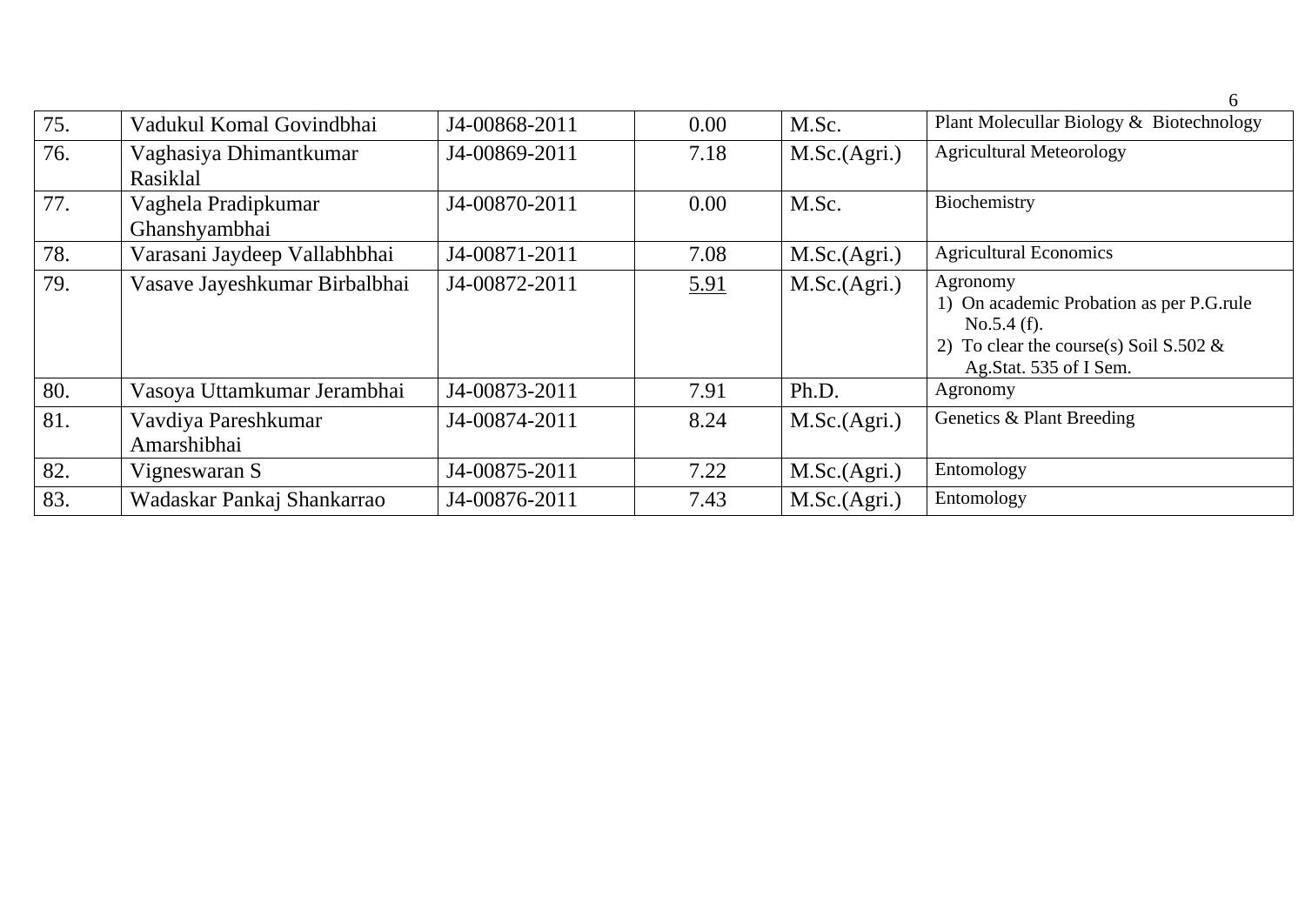| <b>THIRD SEMESTER</b> |                                             |               |      |              |                                                                                                                                                                            |  |  |  |
|-----------------------|---------------------------------------------|---------------|------|--------------|----------------------------------------------------------------------------------------------------------------------------------------------------------------------------|--|--|--|
| 1.                    | <b>Abhishek Pratap Singh</b>                | J4-00587-2010 | 6.88 | M.Sc.(Agri.) | Genetics & Plant Breeding                                                                                                                                                  |  |  |  |
| 2.                    | Adsul Hemant Rakhamaji                      | J4-00588-2010 | 6.53 | M.Sc.(Agri.) | Genetics & Plant Breeding<br>1. To clear the course(s) GPB.509 $&$ SST.503<br>of II Sem.                                                                                   |  |  |  |
| 3.                    | Babariya Chirag Ashokbhai                   | J4-00589-2010 | 8.23 | M.Sc.(Agri.) | Genetics & Plant Breeding                                                                                                                                                  |  |  |  |
| $\overline{4}$ .      | <b>Bhadane Mukesh Bhausaheb</b>             | J4-00590-2010 | 6.53 | M.Sc.(Agri.) | Entomology<br>2. To clear the course(s) Pl.Path.504 of II Sem.                                                                                                             |  |  |  |
| 5.                    | <b>Bhagwat Singh Chouhan</b>                | J4-00591-2010 | 7.28 | M.Sc.(Agri.) | Agronomy                                                                                                                                                                   |  |  |  |
| 6.                    | <b>Bhatt Ruchaben</b><br>Mahendrakumar      | J4-00593-2010 | 5.99 | M.Sc.        | Plant Mole. Biology & Biotechnology<br>1. On academic probation as per P.G.rule No.<br>5.4(f)<br>2. To clear the course(s) MBB.504 of III Sem.                             |  |  |  |
| 7.                    | Chandoba Prashant<br>Shashikant             | J4-00594-2010 | 7.97 | M.Sc.(Agri.) | <b>Agricultural Meteorology</b>                                                                                                                                            |  |  |  |
| 8.                    | Chandravadia Kiran Ukabhai                  | J4-00595-2010 | 7.69 | Ph.D.        | <b>Agricultural Extension</b>                                                                                                                                              |  |  |  |
| 9.                    | Chaudhari<br>Dharmendrakumar<br>Tulashibhai | J4-00596-2010 | 6.28 | M.Sc.(Agri.) | Agronomy<br>1. On academic probation as per P.G.rule No.<br>5.4(f)<br>2. To clear the course(s) Agron 503 of II Sem.                                                       |  |  |  |
| 10.                   | Chaudhari Niravkumar<br>Nanubhai            | J4-00597-2010 | 7.17 | M.Sc.(Agri.) | Agronomy                                                                                                                                                                   |  |  |  |
| 11.                   | Chaudhary Vaibhav Pradip                    | J4-00598-2010 | 7.36 | M.Sc.(Agri.) | Genetics & Plant Breeding                                                                                                                                                  |  |  |  |
| 12.                   | Chavda Jatin Bipinbhai                      | J4-00600-2010 | 1.72 | M.Sc.        | Soil Science<br>1. On academic probation as per P.G.rule No.<br>5.4(f)<br>2. To clear the course(s) Soil S. 511 of II Sem.<br>3. To clear the All Course(s) AB of III sem. |  |  |  |
| 13.                   | Chavda Jaypal Dudabhai                      | J4-00601-2010 | 7.09 | M.Sc.(Agri.) | <b>Plant Pathology</b>                                                                                                                                                     |  |  |  |
| 14.                   | Chhodavadia Sunilkumar<br>Kalubhai          | J4-00602-2010 | 7.68 | M.Sc.(Agri.) | Agronomy                                                                                                                                                                   |  |  |  |
| 15.                   | Cholke Pallavi Ranganath                    | J4-00603-2010 | 7.31 | M.Sc.(Agri.) | <b>Plant Physiology</b>                                                                                                                                                    |  |  |  |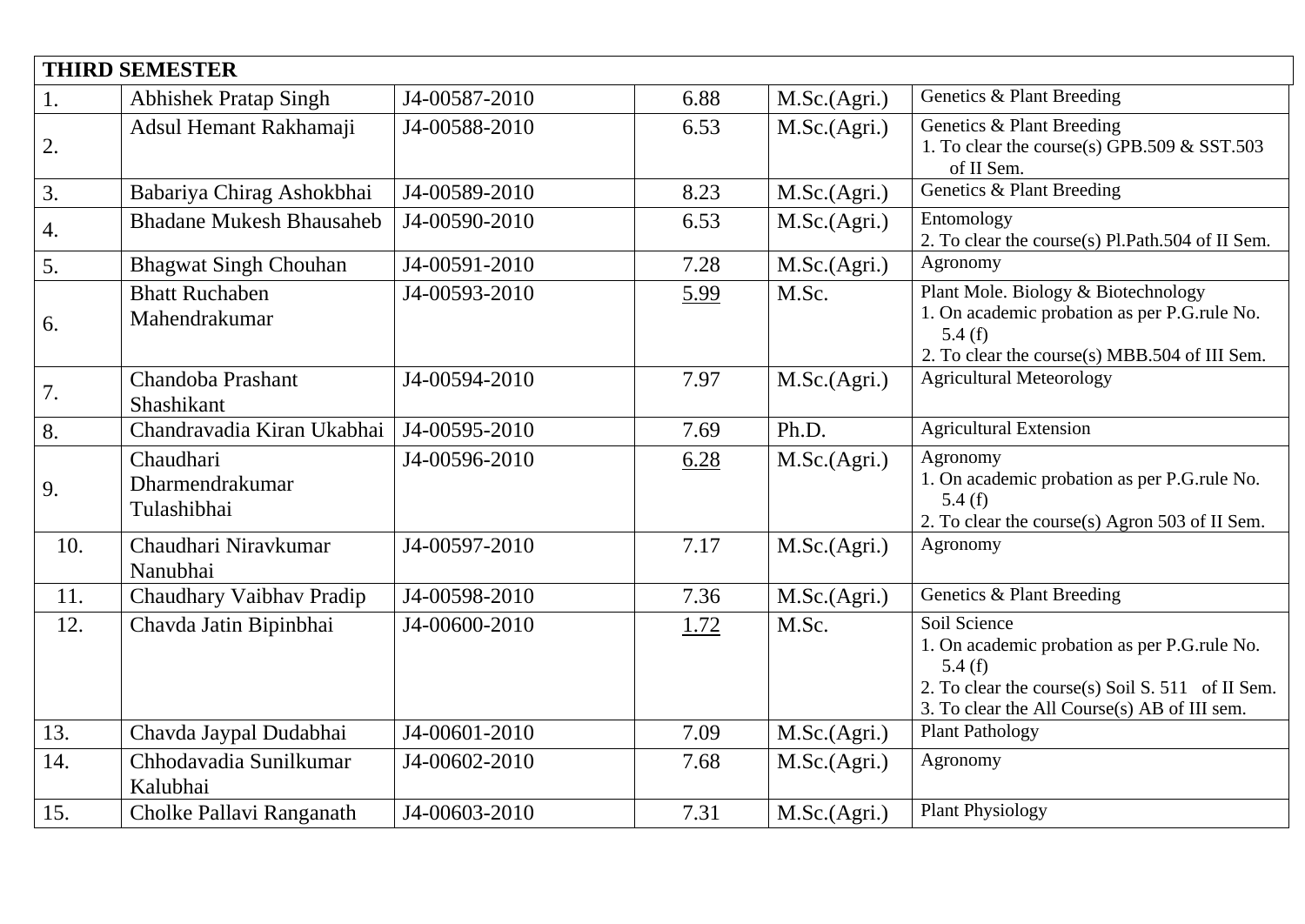|     |                                      |               |      |              | $\overline{2}$                                                                                                                                                                                                     |
|-----|--------------------------------------|---------------|------|--------------|--------------------------------------------------------------------------------------------------------------------------------------------------------------------------------------------------------------------|
| 16. | Chudasama Jalpa Arjanbhai            | J4-00604-2010 | 7.52 | Ph. D.       | Entomology                                                                                                                                                                                                         |
| 17. | Daki Rajubhai Nathabhai              | J4-00605-2010 | 7.34 | M.Sc.(Agri.) | Agronomy                                                                                                                                                                                                           |
| 18. | Damasia Dilipbhai<br>Manajibhai      | J4-00606-2010 | 7.33 | Ph.D.        | Entomology                                                                                                                                                                                                         |
| 19. | Desale Chetan Shivaji                | J4-00607-2010 | 6.42 | M.Sc.(Agri.) | Genetics & Plant Breeding<br>1. On academic probation as per P.G.rule No.<br>5.4(f)<br>2. To clear the course(s) GPB 502 $\&$<br>GPB 509 of II Sem.                                                                |
| 20. | Deshmukh Shubham<br>Babanrao         | J4-00608-2010 | 6.97 | M.Sc.(Agri.) | Biochemistry                                                                                                                                                                                                       |
| 21. | Deshraj                              | J4-00609-2010 | 5.61 | M.Sc.(Agri.) | Soil Science<br>1. On academic probation as per P.G. rule No.<br>5.4 $(f)$<br>2. To clear the course(s) Soils 501,<br>Soils 504, Soils 511 Soils 591 of II Sem.<br>3. To clear the course(s) Agron.512 of III Sem. |
| 22. | Dhananjay Kumar                      | J4-00610-2010 | 7.02 | M.Sc.(Agri.) | Plant Mole. Biology & Biotechnology                                                                                                                                                                                |
| 23. | Dobariya Vishalkumar<br>Keshavlal    | J4-00611-2010 | 7.18 | M.Sc.(Agri.) | Agronomy                                                                                                                                                                                                           |
| 24. | Dodiya Anilkumar<br>Jesingbhai       | J4-00612-2010 | 7.36 | M.Sc.(Agri.) | Genetics & Plant Breeding                                                                                                                                                                                          |
| 25. | Donthavenkata Srinivasulu            | J4-00613-2010 | 8.51 | M.Sc.(Agri.) | Agronomy                                                                                                                                                                                                           |
| 26. | <b>Dudhat Navanit</b><br>Mansukhbhai | J4-00614-2010 | 6.76 | M.Sc.(Agri.) | Genetics & Plant Breeding<br>1. To clear the course(s) GPB 509 of II Sem.                                                                                                                                          |
| 27. | Gajera Abhishek Dhirajlal            | J4-00615-2010 | 6.56 | M.Sc.(Agri.) | Genetics & Plant Breeding<br>1. To clear the course(s) Ag.Stat. 539 of II<br>Sem.                                                                                                                                  |
| 28. | Gauswami Pareshgiri<br>Ishvargiri    | J4-00616-2010 | 8.16 | M.Sc.(Agri.) | Agronomy                                                                                                                                                                                                           |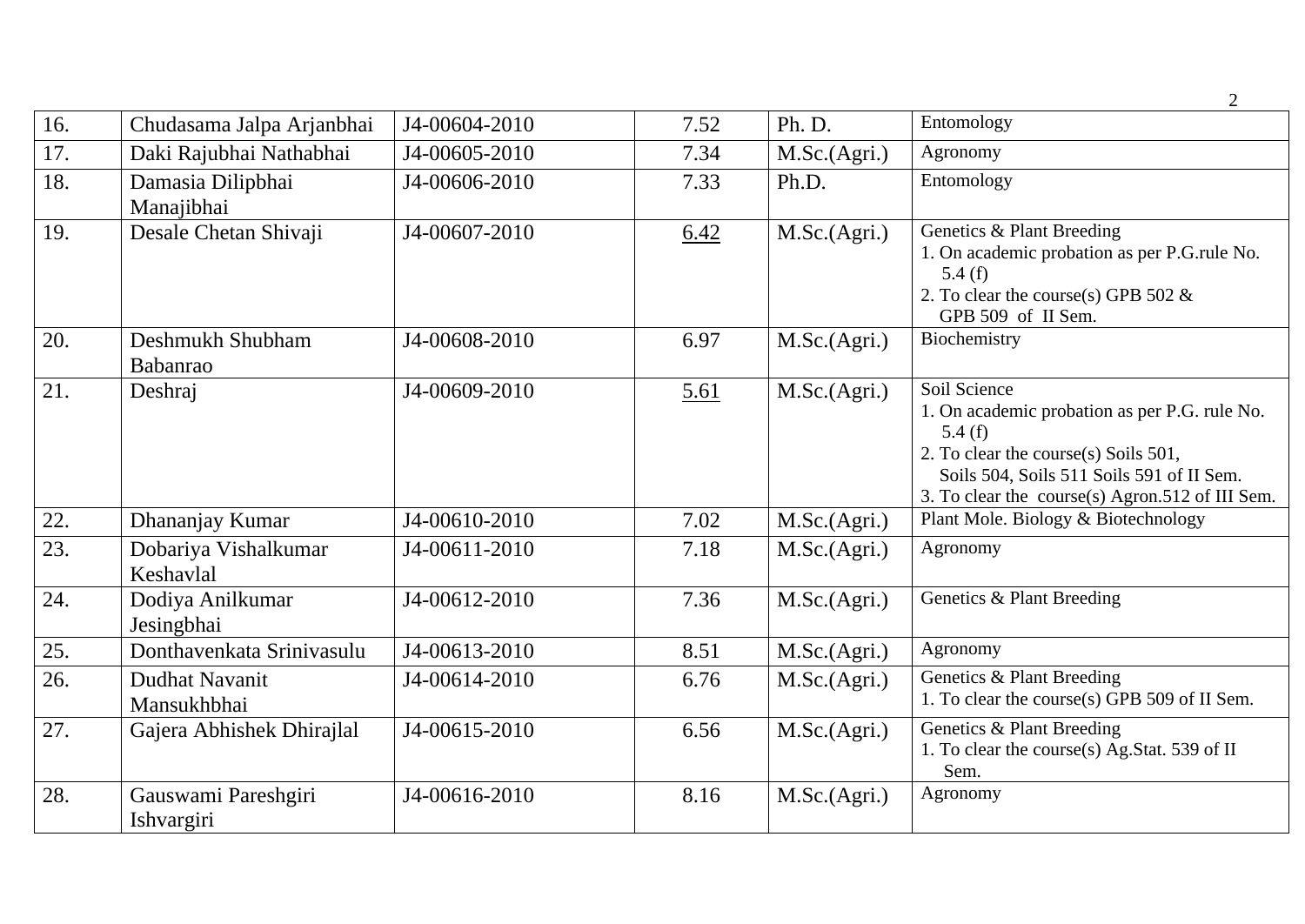|     |                                     |               |      |              | 3                                                                                                                                                       |
|-----|-------------------------------------|---------------|------|--------------|---------------------------------------------------------------------------------------------------------------------------------------------------------|
| 29. | Gevariya Shilaben Nagjibhai         | J4-00617-2010 | 6.92 | M.Sc.        | Biochemistry                                                                                                                                            |
| 30. | Gursude Amol Suryakant              | J4-00618-2010 | 6.32 | M.Sc.(Agri.) | <b>Plant Physiology</b><br>1. On academic probation as per P.G. rule No.<br>5.4(f)<br>1. To clear the course(s) PP.506, $\&$ Ag.<br>Stat.539 of II Sem. |
| 31. | Hinsu Rakshit Mansukhbhai           | J4-00620-2010 | 7.02 | M.Sc.(Agri.) | Entomology                                                                                                                                              |
| 32. | Hitesh Ranchhodbhai<br>Ramani       | J4-00621-2010 | 7.89 | Ph.D.        | Biochemistry                                                                                                                                            |
| 33. | Humbal Ujjaval Nagdanbhai           | J4-00622-2010 | 7.13 | M.Sc.(Agri.) | <b>Agricultural Extension</b>                                                                                                                           |
| 34. | Ingole Bhagawat Madhukar            | J4-00623-2010 | 7.01 | M.Sc.(Agri.) | <b>Plant Pathology</b><br>1. To clear the course(s) Biochem 505 of III<br>Sem.                                                                          |
| 35. | <b>Iratkar Purushottam Kailas</b>   | J4-00626-2010 | 6.66 | M.Sc.(Agri.) | <b>Agricultural Extension</b><br>1. To clear the course(s) Agron.512 of III<br>Sem.                                                                     |
| 36. | <b>Jadhav Hemant Keshav</b>         | J4-00627-2010 | 7.64 | Ph.D.        | Plant Mole. Biology & Biotechnology                                                                                                                     |
| 37. | Jayeshkumar Harjibhai<br>Kahodariya | J4-00629-2010 | 7.40 | M.Sc.        | Biochemistry                                                                                                                                            |
| 38. | Joshi Kavita Bhupendrabhai          | J4-00631-2010 | 7.84 | M.Sc.(Agri.) | Plant Mole. Biology & Biotechnology                                                                                                                     |
| 39. | Kapadia Dharaben Amrutlal           | J4-00632-2010 | 8.00 | M.Sc.(Agri.) | <b>Plant Pathology</b>                                                                                                                                  |
| 40. | Kapadiya Iteshkumar<br>Bhupatbhai   | J4-00633-2010 | 7.95 | M.Sc.(Agri.) | <b>Agricultural Economics</b>                                                                                                                           |
| 41. | Kapadiya Mehulkumar<br>Anilkumar    | J4-00634-2010 | 7.32 | M.Sc.(Agri.) | <b>Plant Pathology</b>                                                                                                                                  |
| 42. | Kapadiya Rasikbhai<br>Kanubhai      | J4-00635-2010 | 5.53 | M.Sc.(Agri.) | Soil Science<br>1. On academic probation as per P.G.rule No.<br>5.4 $(f)$<br>2. To clear the course(s) Agron 502, & Ag.<br>Stat 535 of I Sem.,          |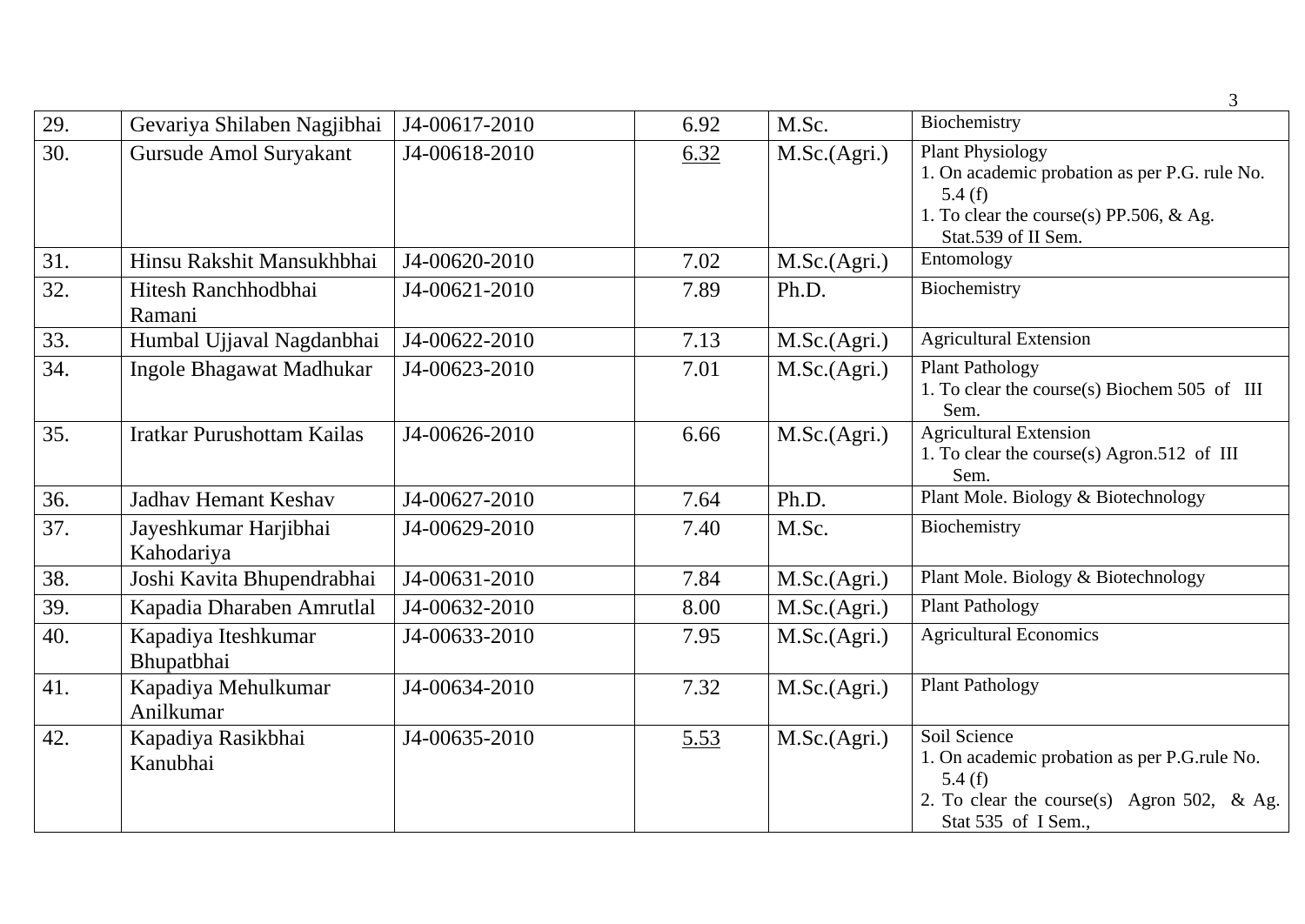|     |                                   |               |      |              | 4                                                                                                                                          |
|-----|-----------------------------------|---------------|------|--------------|--------------------------------------------------------------------------------------------------------------------------------------------|
|     |                                   |               |      |              | 3. To clear the course(s) Soil S.501, Soil S.511,<br>& PGS 505 of II Sem.<br>4. To clear the course(s) Agro. 512 of III Sem.               |
| 43. | Karad Gauray Uttamrao             | J4-00636-2010 | 7.93 | M.Sc.(Agri.) | Entomology                                                                                                                                 |
| 44. | Karena Rajeshkumar<br>Mavjibhai   | J4-00637-2010 | 7.35 | M.Sc.(Agri.) | Entomology                                                                                                                                 |
| 45. | Karkar Mitul Arvindbhai           | J4-00638-2010 | 8.26 | M.Sc.        | Plant Mole. Biology & Biotechnology                                                                                                        |
| 46. | Katakpara Zinkalben<br>Ashvinbhai | J4-00639-2010 | 7.29 | M.Sc.(Agri.) | Genetics & Plant Breeding                                                                                                                  |
| 47. | Kevadiya Kuldip Tulsibhai         | J4-00640-2010 | 5.98 | Ph.D.        | Entomology<br>1. On academic probation as per P.G.rule No.<br>5.4 $(f)$<br>2. To clear the course(s)ENT 608 of I Sem.                      |
| 48. | Khorasiya Sumit Govindbhai        | J4-00641-2010 | 7.34 | Ph.D.        | Plant Mole. Biology & Biotechnology<br>1. To clear the course(s) PGS.503 of II Sem.                                                        |
| 49. | Lakhani Hardik Natvarlal          | J4-00642-2010 | 7.89 | M.Sc.(Agri.) | <b>Agricultural Meteorology</b>                                                                                                            |
| 50. | Lavand Pramod Sampatrao           | J4-00643-2010 | 6.42 | M.Sc.(Agri.) | <b>Plant Physiology</b><br>1. On academic probation as per P.G.rule No.<br>5.4(f)<br>2. To clear the course(s) Ag. Stat. 539 of II<br>Sem. |
| 51. | Londhe Prashant Goroba            | J4-00644-2010 | 7.55 | M.Sc.(Agri.) | Agronomy                                                                                                                                   |
| 52. | Makvana Pravinkumar<br>Shamjibhai | J4-00645-2010 | 6.24 | M.Sc.(Agri.) | Entomology<br>1. On academic probation as per P.G.rule No.<br>5.4(f)<br>2. To clear the course(s) ENT 504 $\&$<br>Biochem.505 of III Sem.  |
| 53. | Makwana Dilipkumar<br>Khimjibhai  | J4-00646-2010 | 7.76 | M.Sc.(Agri.) | Agronomy                                                                                                                                   |
| 54. | Mane Ajit Vilas                   | J4-00647-2010 | 6.92 | M.Sc.(Agri.) | <b>Agricultural Extension</b>                                                                                                              |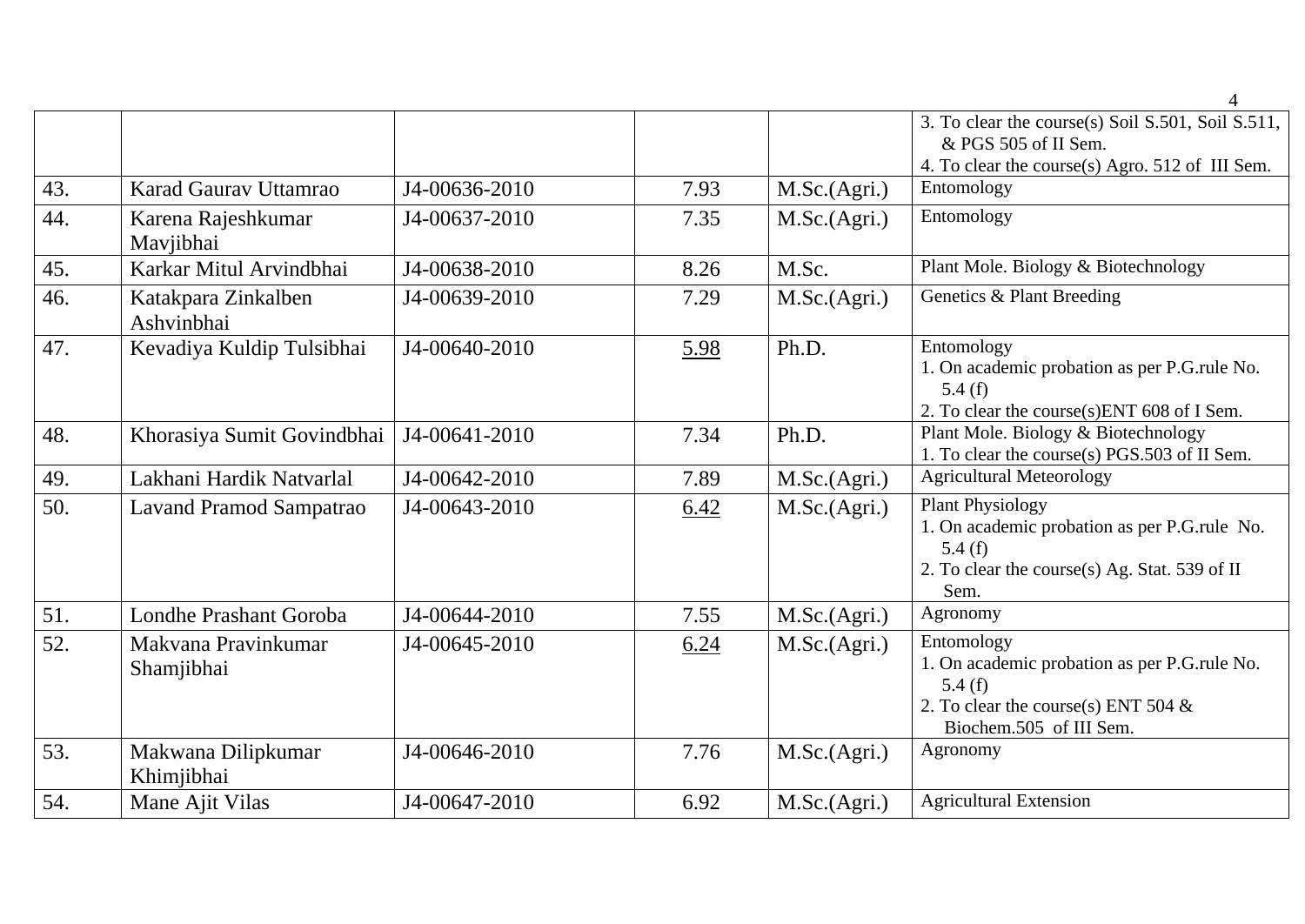|     |                                      |               |      |              | 5                                                                                                                                       |
|-----|--------------------------------------|---------------|------|--------------|-----------------------------------------------------------------------------------------------------------------------------------------|
| 55. | Mavani Dharmendrakumar<br>Bhagavanji | J4-00648-2010 | 6.92 | M.Sc.(Agri.) | Entomology                                                                                                                              |
| 56. | Moradiya Tusharkumar<br>Manjibhai    | J4-00649-2010 | 8.35 | M.Sc.(Agri.) | Entomology                                                                                                                              |
| 57. | N Naveen Kumar                       | J4-00650-2010 | 7.57 | M.Sc.(Agri.) | Plant Mole. Biology & Biotechnology                                                                                                     |
| 58. | Nawade Bhagwat Dadarao               | J4-00651-2010 | 7.38 | M.Sc.        | Plant Mole. Biology & Biotechnology                                                                                                     |
| 59. | Padhiyar Shitalben<br>Maldebhai      | J4-00652-2010 | 6.81 | M.Sc.        | Plant Mole. Biology & Biotechnology<br>1. To clear the course(s) Ag.Stat 542, PGS.503<br>& PGS 505 of II Sem.                           |
| 60. | Parmar Kinjal Jayeshkumar            | J4-00653-2010 | 7.42 | M.Sc.(Agri.) | Agronomy                                                                                                                                |
| 61. | Parmar Ramasinhbhai<br>Arajanbhai    | J4-00654-2010 | 7.73 | M.Sc.(Agri.) | Soil Science                                                                                                                            |
| 62. | Parmar Tushar Nandlal                | J4-00655-2010 | 6.61 | M.Sc.        | Plant Mole. Biology & Biotechnology<br>1. To clear the course(s) Ag.Stat 542, of II<br>Sem.                                             |
| 63. | Patel Amisha Dungarshibhai           | J4-00656-2010 | 8.01 | M.Sc.(Agri.) | <b>Agricultural Economics</b><br>1. To clear the course(s) PGS 503 of II Sem.<br>$\&$                                                   |
| 64. | Patel Chiragbhai Melabhai            | J4-00657-2010 | 7.18 | M.Sc.(Agri.) | <b>Plant Pathology</b>                                                                                                                  |
| 65. | Patel Jignesh Babubhai               | J4-00658-2010 | 7.12 | Ph.D.        | Entomology                                                                                                                              |
| 66. | Patel Maheshkumar<br>Labhubhai       | J4-00659-2010 | 7.12 | M.Sc.(Agri.) | Entomology                                                                                                                              |
| 67. | Patil Vijaysingh Prakash             | J4-00660-2010 | 7.46 | M.Sc.(Agri.) | Entomology                                                                                                                              |
| 68. | Patoliya Bhaveshkumar<br>Veljibhai   | J4-00661-2010 | 8.65 | M.Sc.(Agri.) | Genetics & Plant Breeding                                                                                                               |
| 69. | Peddi Sudharshan Reddy               | J4-00662-2010 | 6.45 | M.Sc.(Agri.) | <b>Plant Pathology</b><br>1. On academic probation as per P.G.rule No.<br>5.4(f)<br>2. To clear the course(s) Pl.Path.515 of II<br>Sem. |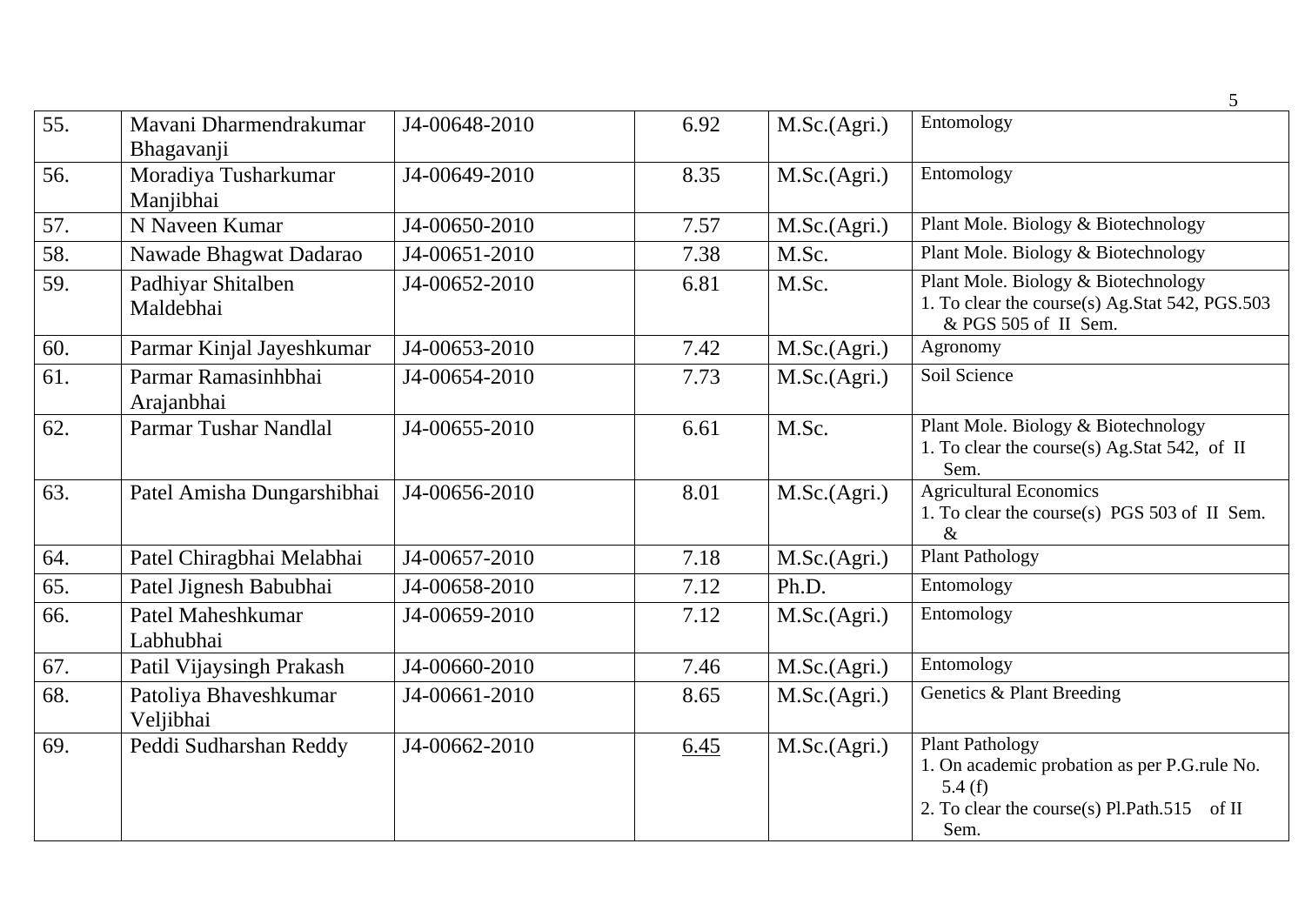|     |                                    |               |      |              | 6                                                                                                                                                                       |
|-----|------------------------------------|---------------|------|--------------|-------------------------------------------------------------------------------------------------------------------------------------------------------------------------|
|     |                                    |               |      |              | 3. To clear the course(s) Biochem.505 of III<br>Sem.                                                                                                                    |
| 70. | Pokharkar Sachin Bhaskar           | J4-00664-2010 | 6.60 | M.Sc.(Agri.) | Genetics & Plant Breeding<br>1. To clear the course(s) GPB 502 $\&$<br>GPB 509 of II Sem.                                                                               |
| 71. | Pungera Varun Govindbhai           | J4-00665-2010 | 7.90 | M.Sc.(Agri.) | Agronomy                                                                                                                                                                |
| 72. | <b>Rampartap Choudhary</b>         | J4-00666-2010 | 7.78 | M.Sc.(Agri.) | Plant Mole. Biology & Biotechnology                                                                                                                                     |
| 73  | Richa Yadav                        | J4-00667-2010 | 7.18 | Ph.D.        | Entomology                                                                                                                                                              |
| 74. | Sagarka Nisha Bhimjibhai           | J4-00669-2010 | 7.44 | M.Sc.(Agri.) | Genetics & Plant Breeding<br>1. To clear the course(s) PGS.505 of II Sem.                                                                                               |
| 75. | Sanjeev Kumar                      | J4-00671-2010 | 8.85 | M.Sc.(Agri.) | Genetics & Plant Breeding                                                                                                                                               |
| 76. | Sapovadiya Manishkumar<br>Harilal  | J4-00672-2010 | 6.99 | M.Sc.(Agri.) | Soil Science                                                                                                                                                            |
| 77. | Shekh Alim Shekh Lal               | J4-00673-2010 | 7.21 | M.Sc.(Agri.) | Soil Science                                                                                                                                                            |
| 78. | Shirgire Sunil Tukaram             | J4-00674-2010 | 7.29 | Ph.D.        | Entomology                                                                                                                                                              |
| 79. | <b>Shitole Tushar Dadasaheb</b>    | J4-00675-2010 | 7.70 | M.Sc.(Agri.) | Plant Mole. Biology & Biotechnology                                                                                                                                     |
| 80. | Shriti Kumari                      | J4-00676-2010 | 6.63 | M.Sc.        | Plant Mole. Biology & Biotechnology<br>1. To clear the course(s) Ag.Stat.542 of II<br>Sem.                                                                              |
| 81. | Solanki Richa Abhalbhai            | J4-00677-2010 | 8.16 | M.Sc.(Agri.) | Agronomy                                                                                                                                                                |
| 82. | Sondarva Mitulkumar<br>Karshanbhai | J4-00678-2010 | 7.95 | M.Sc.(Agri.) | Soil Science                                                                                                                                                            |
| 83. | Sukha Ram Meena                    | J4-00679-2010 | 7.09 | M.Sc.(Agri.) | Seed Science & Technology                                                                                                                                               |
| 84. | Suramwar Supriya Prakash           | J4-00680-2010 | 8.18 | M.Sc.        | Plant Mole. Biology & Biotechnology                                                                                                                                     |
| 85. | Thumbar Nirvishaben<br>Ramanikbhai | J4-00681-2010 | 4.57 | M.Sc.(Agri.) | Genetics & Plant Breeding<br>1. On academic probation as per P.G.rule No.<br>5.4 $(f)$<br>2. To clear the course(s) GPB. 501,<br>SST 501.<br>SST 502 & PP 501 of I Sem. |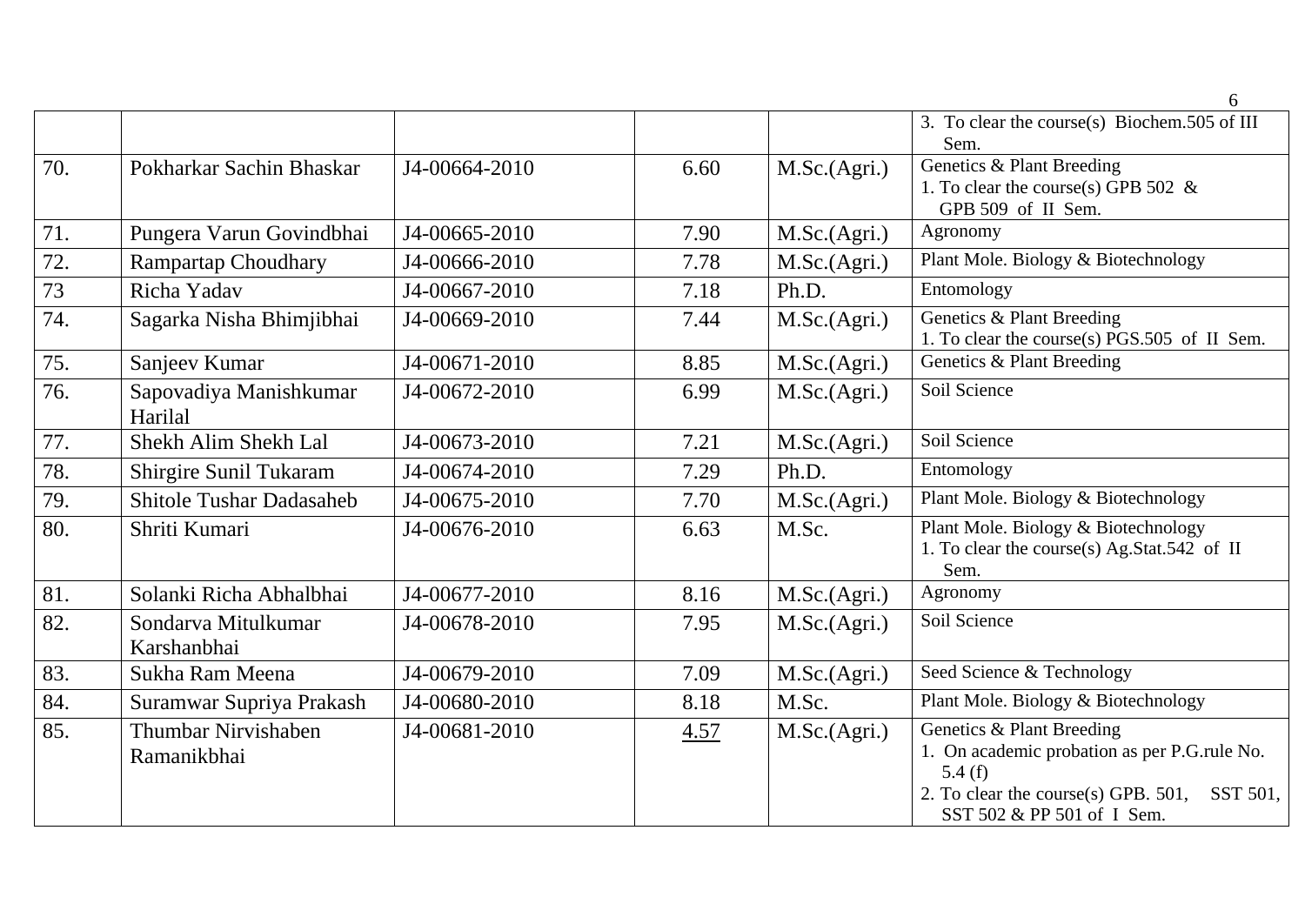|     |                                   |               |      |              | 3. To clear the course(s) GPB.502, GPB.504,<br>GPB. 509, SST.503 & Ag. Stat.539 of II<br>Sem. |
|-----|-----------------------------------|---------------|------|--------------|-----------------------------------------------------------------------------------------------|
| 86. | Ugale Arun Dhanaji                | J4-00682-2010 | 7.18 | Ph.D.        | <b>Plant Pathology</b>                                                                        |
|     |                                   |               |      |              |                                                                                               |
| 87. | Undhad Sanjaykumar<br>Vallabhbhai | J4-00683-2010 | 6.94 | M.Sc.(Agri.) | Seed Science & Technology<br>1. To clear the course(s) Ag. Stat 539 of II<br>Sem.             |
| 88. | Unjia Nirav Narendrabhai          | J4-00684-2010 | 7.22 | M.Sc.        | Plant Mole. Biology & Biotechnology                                                           |
| 89. | Vadukia Meghaben                  | J4-00685-2010 | 7.46 | M.Sc.        | Plant Mole. Biology & Biotechnology                                                           |
|     | Rajeshbhai                        |               |      |              |                                                                                               |
| 90. | Vaja Komalben                     | J4-00686-2010 | 7.34 | Ph.D.        | Plant Mole. Biology & Biotechnology                                                           |
|     | Narottambhai                      |               |      |              |                                                                                               |
| 91. | Vaja Mahesh Bhimabhai             | J4-00687-2010 | 7.51 | M.Sc.        | Plant Mole. Biology & Biotechnology                                                           |
| 92. | Vala Mitalibahen Dipakbhai        | J4-00688-2010 | 6.99 | M.Sc.(Agri.) | <b>Plant Pathology</b>                                                                        |
| 93. | Varsani Vipul Ratilal             | J4-00689-2010 | 6.74 | M.Sc.(Agri.) | Agronomy<br>1. To clear the course(s) Agron.503 of II Sem.                                    |
| 94. | Vasava Miteshkumar<br>Shanabhai   | J4-00690-2010 | 6.92 | M.Sc.(Agri.) | <b>Agricultural Economics</b><br>1. To clear the course(s) PGS. 503 of II Sem.                |
|     |                                   |               |      |              |                                                                                               |
| 95. | Vivek Pal                         | J4-00691-2010 | 7.50 | M.Sc.(Agri.) | <b>Plant Pathology</b>                                                                        |
| 96  | Yogesh Kumar Sharma               | J4-00692-2010 | 7.54 | M.Sc.        | Plant Mole. Biology & Biotechnology                                                           |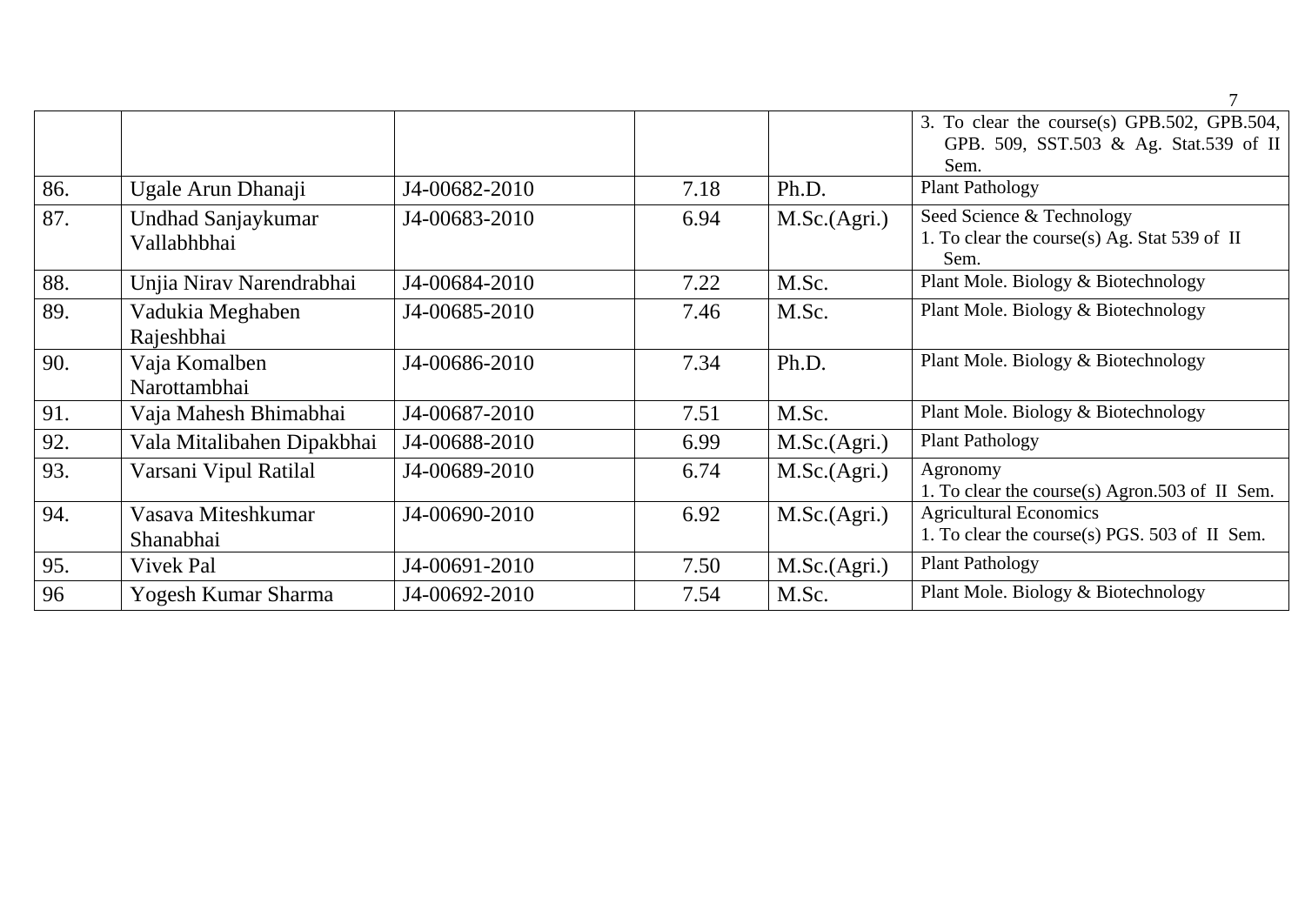|                  | <b>FIFTH SEMESTER</b>                   |               |      |              |                                                                                                                                           |
|------------------|-----------------------------------------|---------------|------|--------------|-------------------------------------------------------------------------------------------------------------------------------------------|
| 1.               | Anatala Tusharkumar<br>Jasmatbhai       | J4-00445-2009 | 7.04 | M.Sc.        | <b>Plant Biotechnology</b>                                                                                                                |
| 2.               | Bhadania Roshani Ashwinbhai             | J4-00450-2009 | 7.04 | M.Sc.        | <b>Plant Biotechnology</b>                                                                                                                |
| $\overline{3}$ . | Bhalani Hiren Narsinhbhai               | J4-00451-2009 | 7.64 | M.Sc.        | <b>Plant Biotechnology</b>                                                                                                                |
| $\overline{4}$ . | <b>Bhimani Dhartiben</b><br>Rameshkumar | J4-00453-2009 | 7.26 | M.Sc.        | Plant Biotechnology                                                                                                                       |
| 5.               | Desai Sarevesh Sudan                    | J4-00463-2009 | 4.99 | M.Sc.(Agri.) | Horticulture<br>1. On academic probation as per PG<br>rules $No.5.4(f)$<br>2. To clear the course(s) Hort.604 $\&$<br>Hort.701 of II Sem. |
| 6.               | Deshmukh Shriniwas<br>Pralhadrao        | J4-00464-2009 | 6.46 | M.Sc.(Agri.) | Horticulture                                                                                                                              |
| 7.               | Dobaria Jalpaben Dhirajlal              | J4-00467-2009 | 7.06 | M.Sc.        | Biochemistry                                                                                                                              |
| 8.               | Domadiya Rinkal Kishorbhai              | J4-00468-2009 | 8.18 | M.Sc.        | Plant Biotechnology                                                                                                                       |
| 9.               | <b>Ghadage Somnath Madhukar</b>         | J4-00474-2009 | 7.63 | Ph.D.        | <b>Agricultural Entomology</b>                                                                                                            |
| 10.              | Haresh Chavda                           | J4-00477-2009 | 7.01 | Ph.D.        | <b>Agricultural Economics</b>                                                                                                             |
| 11.              | Jadala Shankaraswamy                    | J4-00480-2009 | 8.02 | Ph.D.        | Horticulture                                                                                                                              |
| 12.              | Jogia Zeel Vinodray                     | J4-00485-2009 | 6.42 | M.Sc.        | <b>Plant Biotechnology</b>                                                                                                                |
| 13.              | Kacha Hiteshkumar Laxmidas              | J4-00486-2009 | 6.55 | Ph.D.        | Horticulture<br>1. To clear the course $(s)$<br>Biochem.901 of II Sem.                                                                    |
| 14.              | Nandale Ajay Jagannath                  | J4-00508-2009 | 5.99 | M.Sc.(Agri.) | Agronomy<br>1. On academic probation as per PG<br>rules $No.5.4(f)$<br>2. To clear the course(s) Agron 901<br>of IV Sem.                  |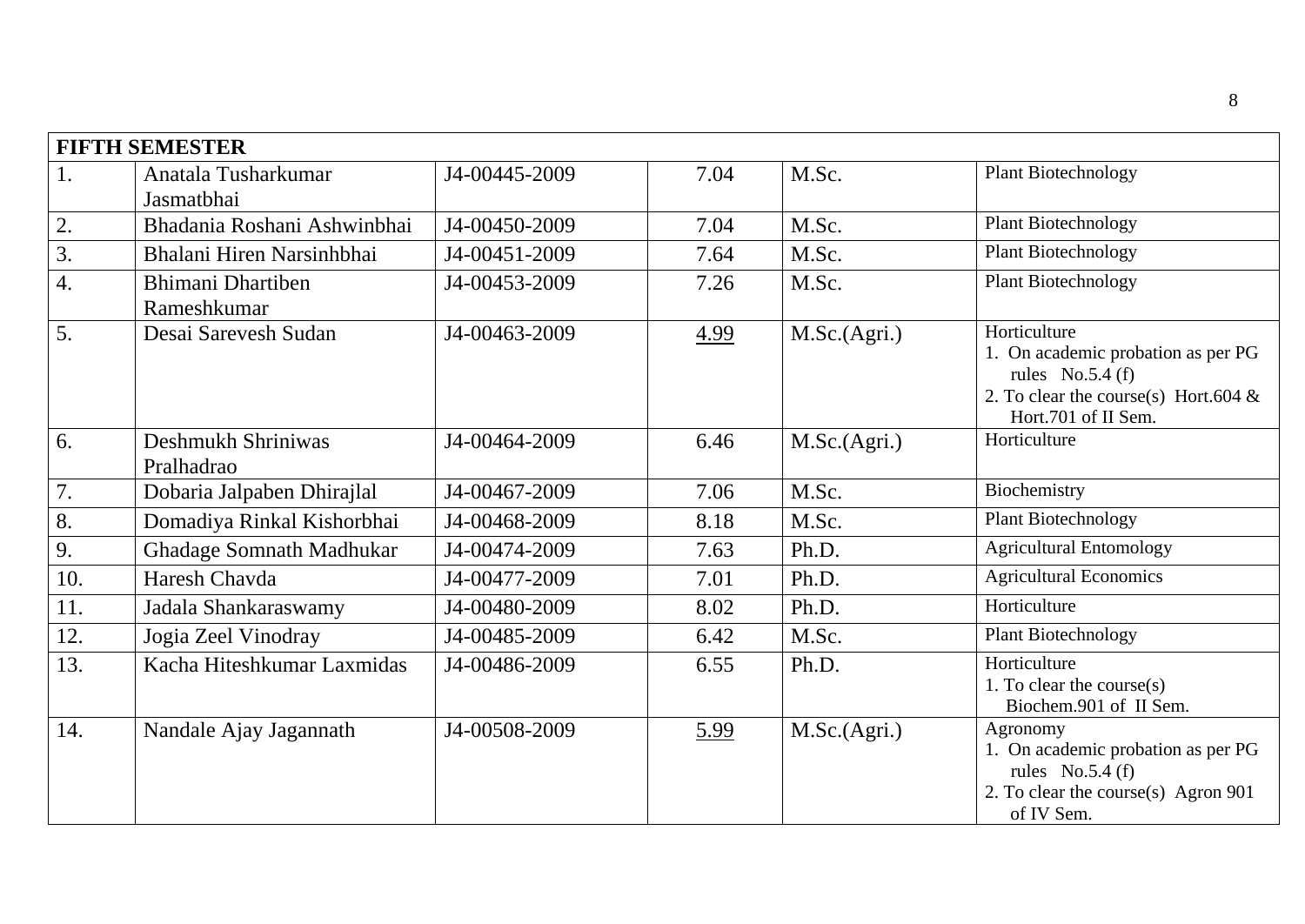| 15. | Pokharkar Kiran Kondibhau          | J4-00521-2009 | 7.20 | M.Sc.(Agri.) | Horticulture               |
|-----|------------------------------------|---------------|------|--------------|----------------------------|
| 16. | Pritesh Hargovindbhai Sabara       | J4-00523-2009 | 8.20 | Ph.D.        | <b>Plant Biotechnology</b> |
| 17. | Raval Sacheenkumar<br>Shireeshbhai | J4-00526-2009 | 7.15 | M.Sc.        | Biochemistry               |
| 18. | Sanghani Jayeshkumar<br>Maganlal   | J4-00527-2009 | 7.20 | M.Sc.        | <b>Plant Biotechnology</b> |
| 19. | Shulabhi Verma                     | J4-00532-2009 | 7.25 | Ph.D.        | <b>Plant Biotechnology</b> |
| 20. | <b>Tengale Dipak Bhauso</b>        | J4-00540-2009 | 7.67 | Ph.D.        | Plant Breeding & Genetics  |
| 21. | Thumar Sadhnaben<br>Ranchhodbhai   | J4-00541-2009 | 7.63 | M.Sc.        | <b>Plant Biotechnology</b> |
|     | <b>SEVEN SEMESTER</b>              |               |      |              |                            |
| Ī.  | Savaliya Disha Dhanjibhai          | J4-00408-2008 | 7.49 | Ph.D.        | Biochemistry               |

9

|        | No. JAU / REG / EXAM / T-1 / | /2012 | <b>REGISTRAR</b> |
|--------|------------------------------|-------|------------------|
| Date : | /03/2012                     |       |                  |

# **Copy f.w.cs. to :**

- 1. The Director of Research and Dean P.G. Studies, JAU, Junagadh.
- 2. The Director of Student Welfare, JAU, Junagadh.<br>3. The Principal, College of Agriculture, JAU, Junag
- The Principal, College of Agriculture, JAU, Junagadh (5 copy))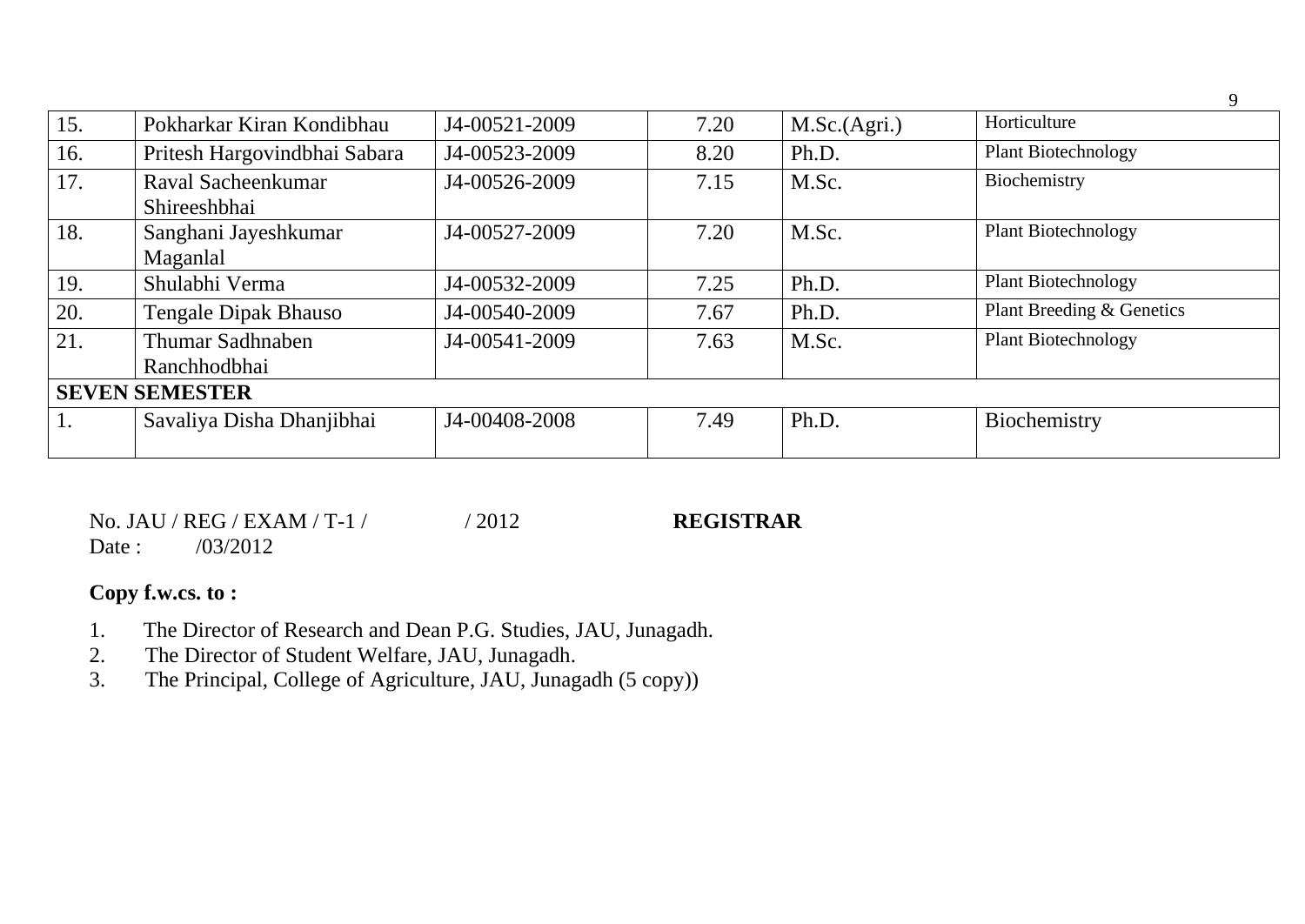

# **JUNAGADH AGRICULTURAL UNIVERSITY, JUNAGADH FACULTY OF POST GRADUATE STUDIES**

# **NOTIFICATION OF RESULT**

The result of **FIRST** and **SIXTH** semester of **Ph.D. (In-service) Agril./Horti.** degree course examination conducted by the Junagadh Agricultural University in the month of **January-2012** at College of Agriculture, JAU, Junagadh is declared as under.

| <b>Seat</b><br>No. |                                        | <b>Registration</b><br><b>Number</b> | <b>CGPA</b><br>obtained<br>(10.00)<br><b>basis</b> | <b>Degree</b> | <b>Major subject / Remarks</b> |
|--------------------|----------------------------------------|--------------------------------------|----------------------------------------------------|---------------|--------------------------------|
| <b>Agriculture</b> |                                        |                                      |                                                    |               |                                |
|                    | <b>FIRST SEMESTER</b>                  |                                      |                                                    |               |                                |
|                    | Bharadiya Anilkumar Meram              | J4-00877-2011                        | 8.17                                               | Ph.D.         | Entomology                     |
| $\overline{2}$     | Bhuva Hasmukh Mansukhlal               | J4-00878-2011                        | 7.11                                               | Ph.D.         | Agronomy                       |
| 3                  | Chhodavadia Harshadbhai<br>Chhaganbhai | J4-00879-2011                        | 6.59                                               | Ph.D.         | <b>Agricultural Extension</b>  |
| 4                  | Ghelani Yogeshkumar<br>Haribhai        | J4-00880-2011                        | 8.83                                               | Ph.D.         | Entomology                     |
| 5                  | Gohil Pareshkumar Jayantilal           | J4-00881-2011                        | 7.51                                               | Ph.D.         | Agronomy                       |
| 6                  | Jadeja Mahavirsinh Kishorsinh          | J4-00882-2011                        | 7.50                                               | Ph.D.         | <b>Agricultural Extension</b>  |
| $\overline{7}$     | Vadher Rameshkumar<br>Babubhai         | J4-00883-2011                        | 7.77                                               | Ph.D.         | Entomology                     |
| 8                  | Valu Manu Govindbhai                   | J4-00884-2011                        | 7.93                                               | Ph.D.         | Genetics & Plant Breeding      |
|                    | <b>SIX SEMESTER</b>                    |                                      |                                                    |               |                                |
|                    | Pansuriya Ashwinkumar<br>Govind        | 04-00282-2006                        | 7.51                                               | Ph.D.         | Genetics & Plant Breeding      |
| $\overline{2}$     | Thumar Balubhai Vallabhbhai            | J4-00354-2007                        | 6.73                                               | Ph.D.         | Horticulture                   |
| Horticulture       |                                        |                                      |                                                    |               |                                |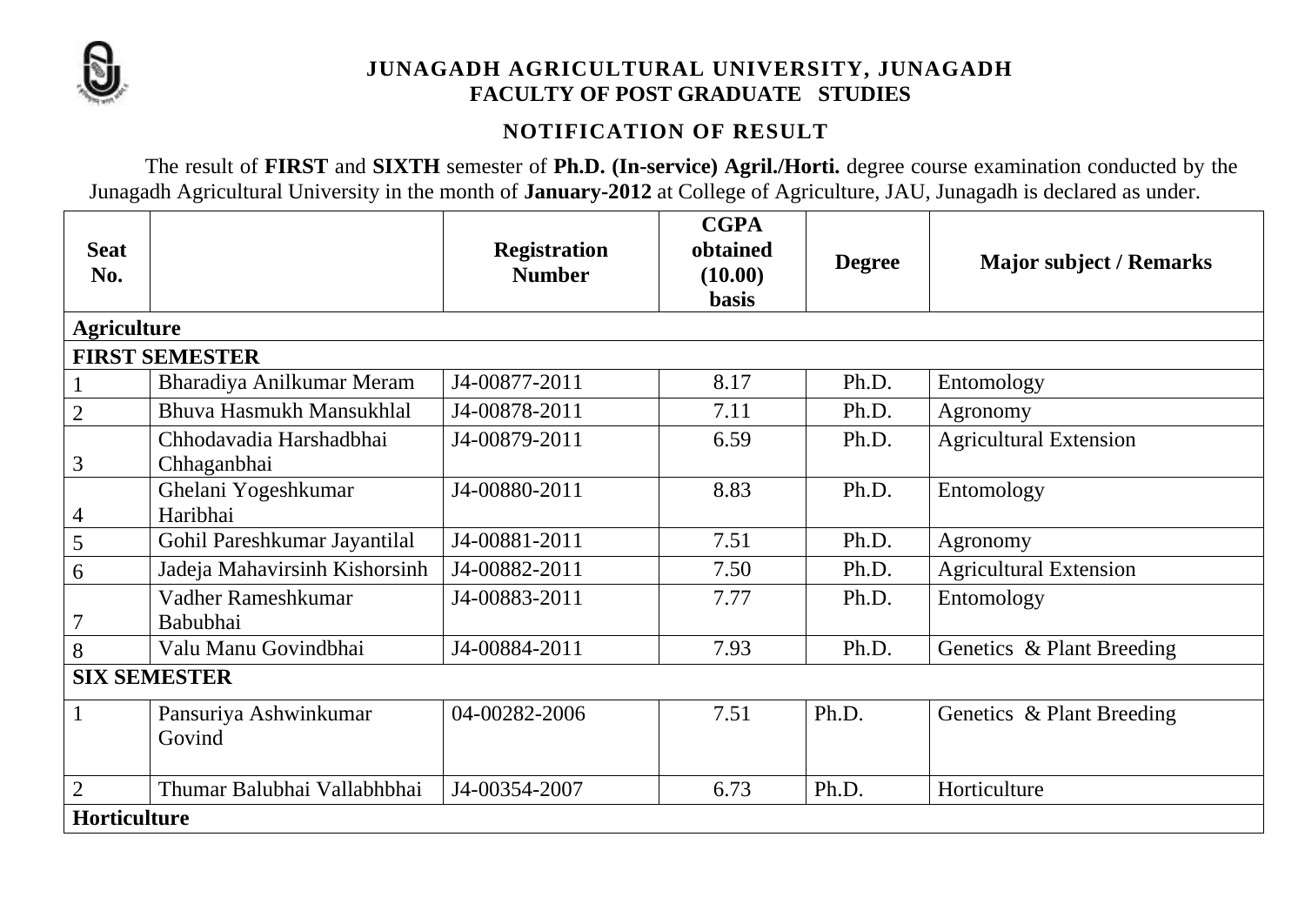| <b>FIRST SEMESTER</b> |                                                                                  |               |     |       |                                        |  |
|-----------------------|----------------------------------------------------------------------------------|---------------|-----|-------|----------------------------------------|--|
|                       | $\bullet\bullet$<br>$\boldsymbol{V}$<br>$\sim$<br>Kanzaria Dilipkumar<br>' Kavıı | J4-00885-2011 | o.v | Ph.D. | $\blacksquare$<br><b>Fruit Science</b> |  |

o. JAU / REG / EXAM / T-1 / / 2011 **REGISTRAR** Date : /03/2011 **Copy f.w.cs. to :**

- 1. The Director of Research and Dean P.G. Studies, JAU, Junagadh.<br>2. The Director of Student Welfare, JAU, Junagadh.
- The Director of Student Welfare, JAU, Junagadh.
- 3. The Principal, College of Agriculture, JAU, Junagadh (5 copies).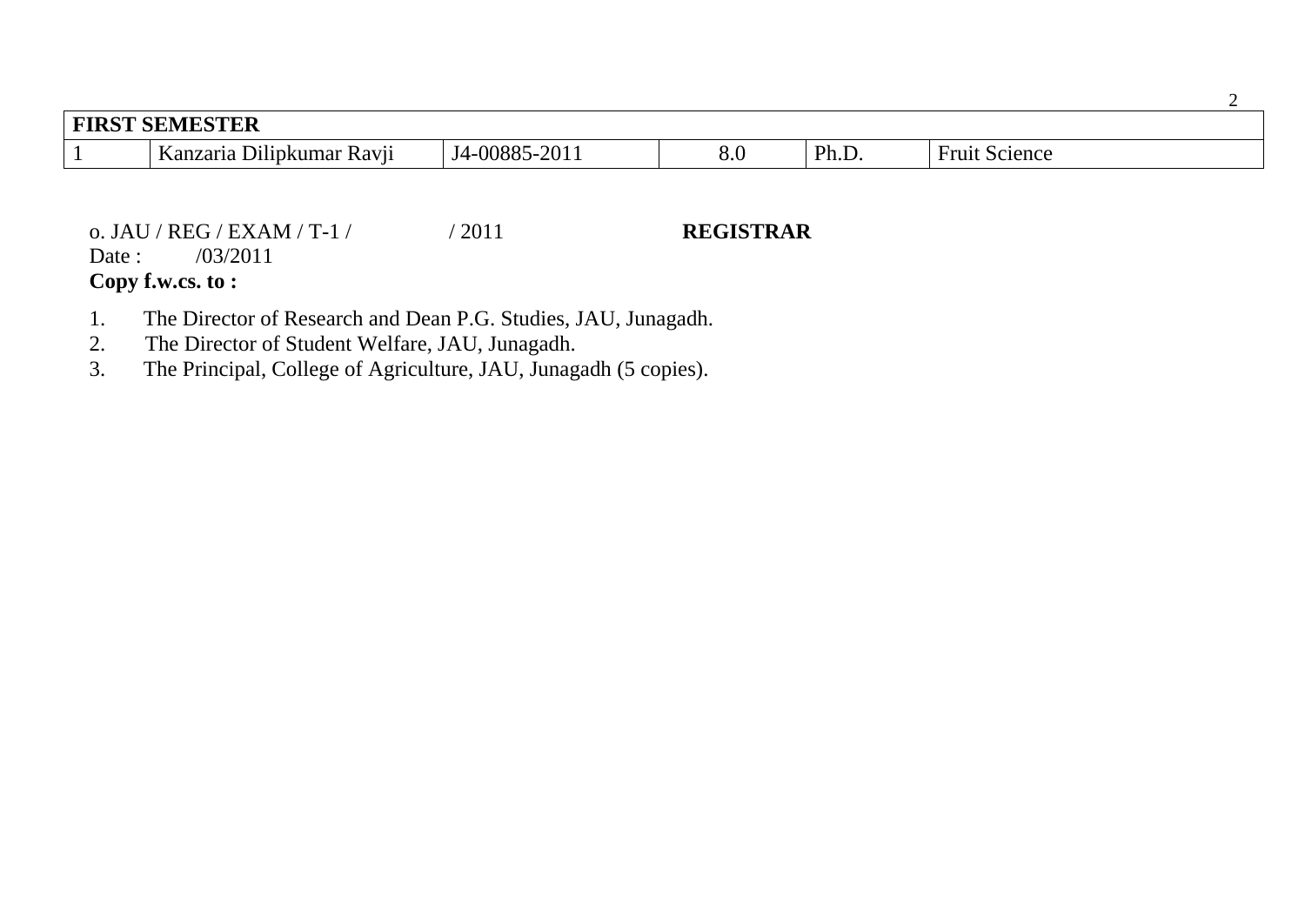

## **JUNAGADH AGRICULTURAL UNIVERSITY, JUNAGADH FACULTY OF POST GRADUATE STUDIES**

# **NOTIFICATION OF RESULT**

The result of **FIRST & THRID** semester of **M.Sc. (Horti.)/Ph.D.** degree course examination conducted by the Junagadh Agricultural University in the month of **January-2011** at College of Agriculture, JAU, Junagadh is declared as under.

| <b>Seat</b><br>No.    | <b>Name</b>                    | <b>Registration</b><br><b>Number</b> | <b>CGPA</b><br>obtained | <b>Degree</b> | <b>Major subject / Remarks</b>                                                |  |  |
|-----------------------|--------------------------------|--------------------------------------|-------------------------|---------------|-------------------------------------------------------------------------------|--|--|
|                       |                                |                                      | (10.00)                 |               |                                                                               |  |  |
|                       |                                |                                      | <b>basis</b>            |               |                                                                               |  |  |
| <b>FIRST SEMESTER</b> |                                |                                      |                         |               |                                                                               |  |  |
| 1.                    | Bajad Ankush Arun              | J4-00886-2011                        | 4.96                    | M.Sc.(Horti)  | Floriculture & Land Scape Architecture                                        |  |  |
|                       |                                |                                      |                         |               | 1. On academic probation as per PG rule No.<br>5.4(f)                         |  |  |
|                       |                                |                                      |                         |               | 2. To clear the course(s) Soil S.502, Soils<br>S.513 & Ag. Stat.535 of I Sem. |  |  |
| 2.                    | <b>Bhavna Goutam</b>           | J4-00887-2011                        | 7.55                    | M.Sc.(Horti)  | <b>Fruit Science</b>                                                          |  |  |
| 3.                    | <b>Bhosale Nilima Diliprao</b> | J4-00888-2011                        | 8.31                    | Ph.D.         | Floriculture & Land Scape Architecture                                        |  |  |
| 4.                    | Devani Rutish Balubhai         | J4-00889-2011                        | 6.41                    | Ph.D.         | <b>Fruit Science</b>                                                          |  |  |
|                       |                                |                                      |                         |               | 1. On academic probation as per PG rule No.                                   |  |  |
|                       |                                |                                      |                         |               | 5.4(f)                                                                        |  |  |
|                       |                                |                                      |                         |               | 2. To clear the course(s) Soil S.502, of I                                    |  |  |
|                       |                                |                                      |                         |               | Sem.                                                                          |  |  |
| 5.                    | Ghadage Nitish Jagannath       | J4-00890-2011                        | 6.83                    | M.Sc.(Horti)  | <b>Fruit Science</b>                                                          |  |  |
| 6.                    | Gholap Supriya Sambhaji        | J4-00891-2011                        | 6.93                    | M.Sc.(Horti)  | <b>Fruit Science</b>                                                          |  |  |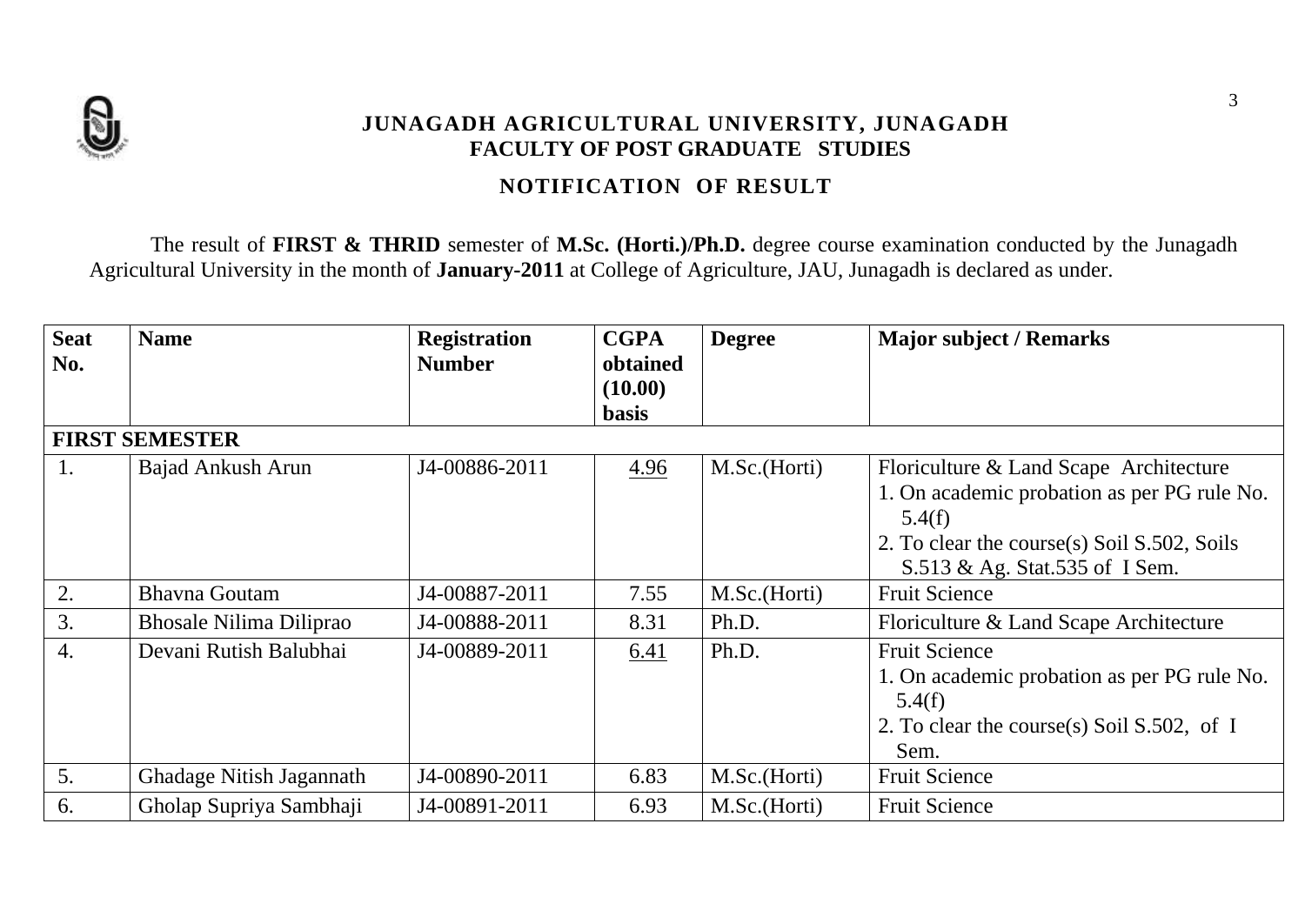| 7.             | Kanzariya Harshadkumar<br>Ratilal  | J4-00892-2011 | 0.00 | Ph.D.         | <b>Fruit Science</b><br>1. On academic probation as per PG rule No.<br>5.4(f)<br>2. To clear the course(s) FSC.506, Soils                            |
|----------------|------------------------------------|---------------|------|---------------|------------------------------------------------------------------------------------------------------------------------------------------------------|
|                |                                    |               |      |               | S.502, PGS.501 & PGS.502 of I Sem.                                                                                                                   |
| 8.             | Kore Prabhakar Nilkanth            | J4-00893-2011 | 6.92 | M.Sc.(Horti)  | <b>Fruit Science</b>                                                                                                                                 |
| 9.             | <b>Lokesh Yadav</b>                | J4-00894-2011 | 6.86 | M.Sc.(Horti)  | <b>Fruit Science</b>                                                                                                                                 |
| 10.            | Paghdar Abhishek<br>Bhovanbhai     | J4-00895-2011 | 7.37 | M.Sc.(Horti)  | Floriculture & Land Scape Architecture                                                                                                               |
| 11.            | Palagani Neelima                   | J4-00896-2011 | 8.36 | M.Sc.(Horti)  | Floriculture & Land Scape Architecture                                                                                                               |
| 12.            | Pansuriya Pratik Babulal           | J4-00897-2011 | 7.38 | Ph.D.         | Floriculture & Land Scape Architecture                                                                                                               |
| 13.            | Parmar Jaydevsinh<br>Manharsinh    | J4-00898-2011 | 5.61 | M.Sc.(Horti)  | <b>Fruit Science</b><br>1. On academic probation as per PG rule<br>No. $5.4(f)$<br>2. To clear the course(s) Soil S.502, & Ag.<br>Stat.535 of I Sem. |
| 14.            | Ramdasi Sagar Sanjiv               | J4-00899-2011 | 7.13 | M.Sc.(Horti)  | <b>Fruit Science</b>                                                                                                                                 |
|                | <b>THIRD SEMESTER</b>              |               |      |               |                                                                                                                                                      |
|                | Almas                              | J4-00693-2010 | 7.10 | M.Sc.(Horti.) | Flori. & Landscape Architecture<br>1. To clear the course(s) PGS.505 of II Sem.                                                                      |
| $\sqrt{2}$     | <b>Ankit Chourasia</b>             | J4-00694-2010 | 7.81 | M.Sc.(Horti.) | Flori. & Landscape Architecture                                                                                                                      |
| 3              | Babariya Vishalkumar<br>Jamanbhai  | J4-00695-2010 | 7.66 | M.Sc.(Horti.) | <b>Fruit Science</b>                                                                                                                                 |
| $\overline{4}$ | <b>Bhosale Ganesh Hanumant</b>     | J4-00696-2010 | 6.94 | M.Sc.(Horti.) | <b>Fruit Science</b>                                                                                                                                 |
| 5              | <b>Bhoyar Mahesh Gunvant</b>       | J4-00697-2010 | 7.19 | M.Sc.(Horti.) | <b>Fruit Science</b>                                                                                                                                 |
| 6              | Chauhan Rajeshkumar<br>Vitthalbhai | J4-00698-2010 | 7.79 | M.Sc.(Horti.) | Flori. & Landscape Architecture                                                                                                                      |

4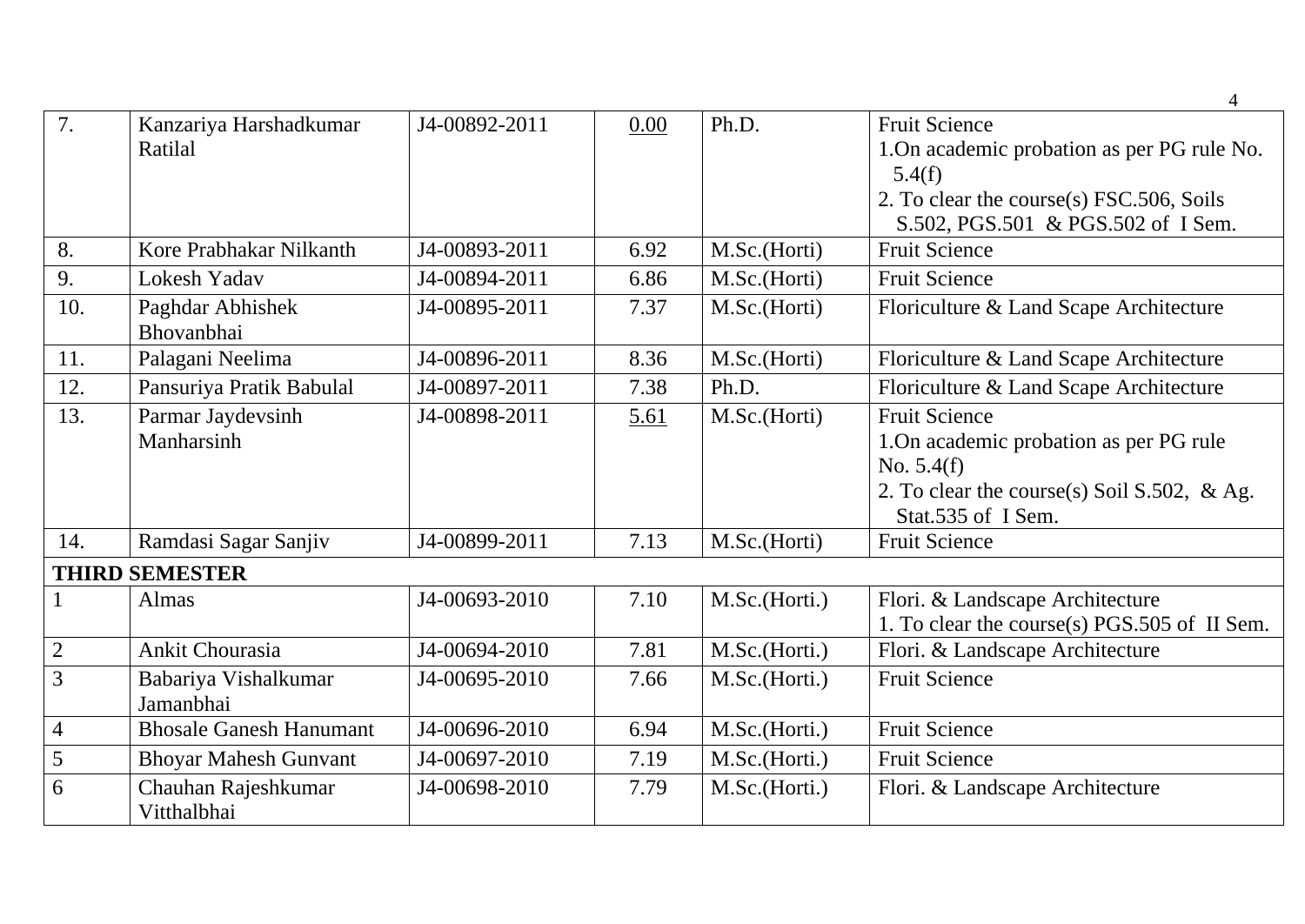|       |                           |               |      |               | 5                                              |
|-------|---------------------------|---------------|------|---------------|------------------------------------------------|
|       | Dhangar Ujwal Dayaram     | J4-00699-2010 | 5.96 | M.Sc.(Horti.) | <b>Fruit Science</b>                           |
|       |                           |               |      |               | 1. On academic probation as per PG rule No.    |
|       |                           |               |      |               | 5.4(f)                                         |
|       |                           |               |      |               | 2. To clear the course(s) Ag. Stat.535 of I    |
|       |                           |               |      |               | Sem.,                                          |
|       |                           |               |      |               | 3. To clear the course(s) Soil S.511 of II     |
|       |                           |               |      |               | Sem.                                           |
|       |                           |               |      |               | 4. To clear the course(s) Soil $S.513 \& Ag.$  |
|       |                           |               |      |               | Stat.536 of III Sem.                           |
| $8\,$ | Hadwani Mayuri Kishorbhai | J4-00701-2010 | 7.75 | M.Sc.(Horti.) | Flori. & Landscape Architecture                |
| 9     | Jitendra Kumar Singh      | J4-00702-2010 | 6.04 | M.Sc.(Horti.) | <b>Fruit Science</b>                           |
|       |                           |               |      |               | 1. On academic probation as per PG rule No.    |
|       |                           |               |      |               | 5.4(f)                                         |
|       |                           |               |      |               | 2. To clear the course(s) Soils $S.502 \&$     |
|       |                           |               |      |               | Ag.Stat.535 of I Sem.,                         |
|       |                           |               |      |               | 3. To clear the course(s) Soil S.513 $\&$      |
|       |                           |               |      |               | Ag.Stat.536 of III Sem.                        |
| 10    | Kejkar Pradeep Keshav     | J4-00703-2010 | 7.29 | M.Sc.(Horti.) | Flori. & Landscape Architecture                |
|       |                           |               |      |               | 1. To clear the course(s) PGS.503 of II        |
|       |                           |               |      |               | Sem.                                           |
| 11    | Madale Shubham Naganath   | J4-00704-2010 | 5.67 | M.Sc.(Horti.) | <b>Fruit Science</b>                           |
|       |                           |               |      |               | 1. On academic probation as per PG rule No.    |
|       |                           |               |      |               | 5.4 $(f)$                                      |
|       |                           |               |      |               | 2. To clear the course(s) Soil S.502 of I      |
|       |                           |               |      |               | Sem.,                                          |
|       |                           |               |      |               | 3. To clear the course(s) Soil S.511 of II Sem |
|       |                           |               |      |               | 4. To clear the course(s) Soil S.513 $\&$      |
|       |                           |               |      |               | Ag.Stat.536 of III Sem.                        |